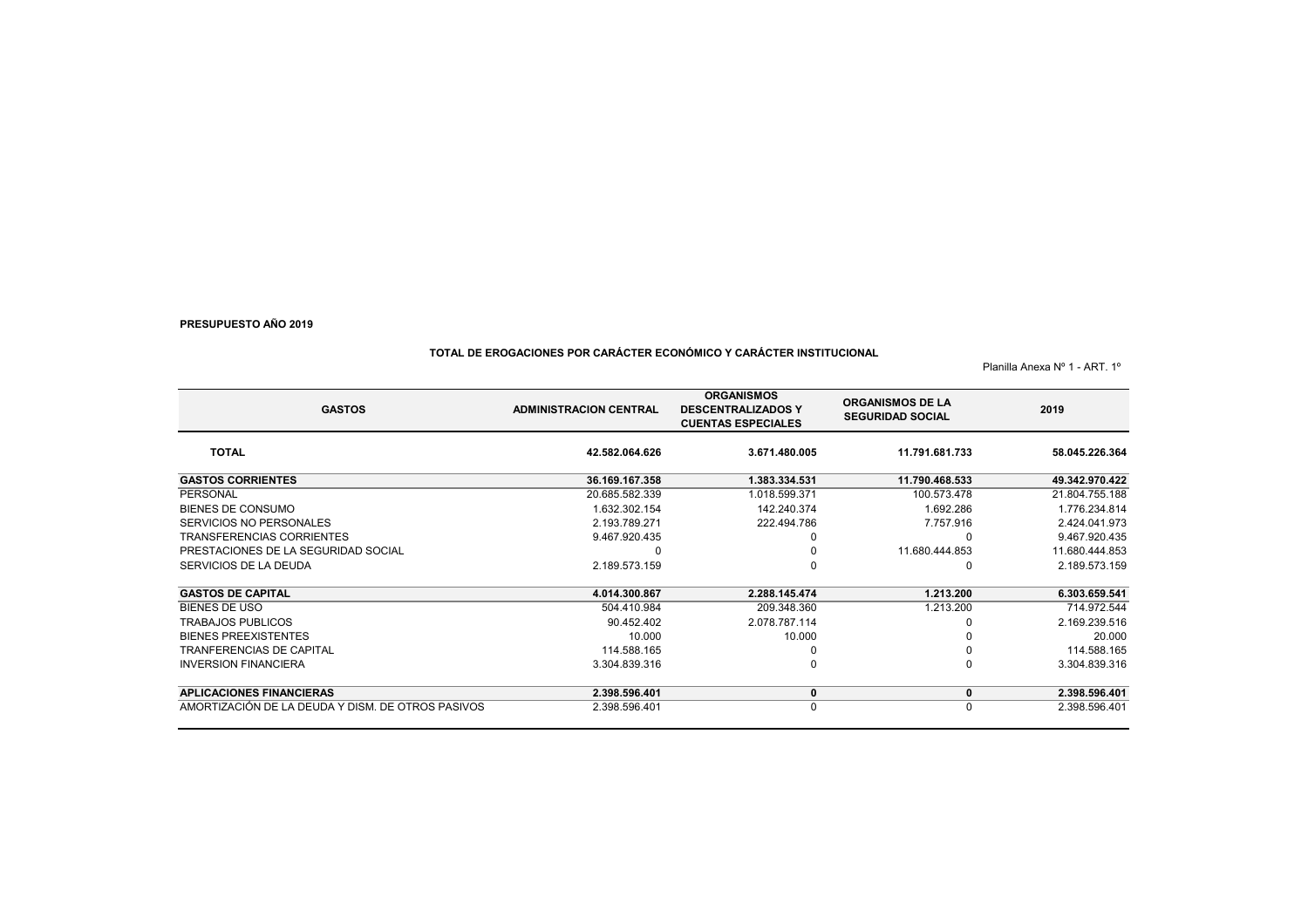# **GASTOS DE LA ADMINISTRACION CENTRAL**

# **POR CARÁCTER INSTITUCIONAL Y POR OBJETO**

| Jurisdicciones / Entidades                   | <b>GASTO EN</b><br><b>PERSONAL</b> | <b>BIENES DE</b><br><b>CONSUMO</b> | <b>SERVICIOS NO</b><br><b>PERSONALES</b> | <b>BIENES DE USO</b> | <b>TRABAJOS</b><br><b>BIENES PREEXIST.</b><br><b>PUBLICOS</b> |        | TRANSF.<br><b>CORRIENTES</b> | <b>TRANSF. DE</b><br><b>CAPITAL</b> | <b>INVERSION</b><br><b>FINANCIERA</b> | <b>SS. DE LA DEUDA Y</b><br><b>DISM. DE OTROS</b><br><b>PASIVOS</b> | <b>TOTAL 2019</b> |
|----------------------------------------------|------------------------------------|------------------------------------|------------------------------------------|----------------------|---------------------------------------------------------------|--------|------------------------------|-------------------------------------|---------------------------------------|---------------------------------------------------------------------|-------------------|
| <b>TOTAL</b>                                 | 20.685.582.339                     | 1.632.302.154                      | 2.193.789.271                            | 504.410.984          | 90.452.402                                                    | 10.000 | 9.467.920.435                | 114.588.165                         | 3.304.839.316                         | 4.588.169.560                                                       | 42.582.064.626    |
| <b>GOBERNACIÓN</b>                           | 38.012.614                         | 11.842.240                         | 6.080.389                                | 3.038.832            |                                                               |        |                              |                                     |                                       |                                                                     | 58.974.075        |
| FISCALÍA DE ESTADO                           | 31.325.729                         | 606.397                            | 926.076                                  | 1.523.240            |                                                               |        |                              |                                     |                                       |                                                                     | 34.381.442        |
| PODER JUDICIAL                               | 2.295.395.531                      | 9.558.734                          | 26.154.403                               | 6.712.087            | 39.540.628                                                    | 10.000 |                              |                                     |                                       |                                                                     | 2.377.371.383     |
| CONSEJO DE LA MAGISTRATURA                   | 10.456.297                         | 220,000                            | 780,000                                  | 100,000              |                                                               |        |                              |                                     |                                       |                                                                     | 11.556.297        |
| TRIBUNAL DE CUENTAS                          | 109.767.975                        | 2.180.000                          | 14.752.560                               | 6.130.000            | 30.798.000                                                    |        |                              |                                     |                                       |                                                                     | 163.628.535       |
| MINISTERIO DE GOBIERNO                       | 319.455.151                        | 6.696.030                          | 10.580.863                               | 32.135.475           |                                                               |        | 115,500,000                  |                                     |                                       |                                                                     | 484.367.519       |
| MINISTERIO DE TRABAJO. EMPLEO Y SEG. SOCIAL  | 65.834.660                         | 4.881.846                          | 4.480.657                                | 4.315.731            |                                                               |        | 183.974.005                  |                                     |                                       |                                                                     | 263.486.899       |
| JEFATURA DE POLICÍA                          | 3.461.263.294                      | 111.000.000                        | 61.914.856                               | 45.000.000           |                                                               |        |                              |                                     |                                       |                                                                     | 3.679.178.150     |
| MINISTERIO DE ECONOMÍA. FINANZAS E INFRAEST. | 105.514.919                        | 8.960.521                          | 138.959.431                              | 13.545.876           |                                                               |        | 86.474.915                   |                                     |                                       |                                                                     | 353.455.662       |
| CONSEJO AGRARIO PROVINCIAL                   | 101.204.924                        | 6,500,000                          | 6,500,000                                | 5.000.000            | 14.000.000                                                    |        | 1.800.000                    |                                     | 3.500.000                             |                                                                     | 138.504.924       |
| CONSEJO PROVINCIAL DE EDUCACIÓN              | 9.066.572.993                      | 149.611.500                        | 449.325.900                              | 265.203.900          |                                                               |        | 1.227.195.574                |                                     |                                       |                                                                     | 11.157.909.867    |
| MINISTERIO DE DESARROLLO SOCIAL              | 583.126.768                        | 69.865.840                         | 141.924.000                              | 19.910.000           |                                                               |        | 989.929.758                  | 60.607.765                          |                                       |                                                                     | 1.865.364.131     |
| MINISTERIO SECRETARIA GRAL, GOBERNACIÓN      | 154.409.896                        | 269.359.756                        | 271.932.110                              | 24.202.726           |                                                               |        | 26,286,000                   | 14.828.000                          |                                       |                                                                     | 761.018.488       |
| CASA DE SANTA CRUZ                           | 16.323.223                         | 1.347.525                          | 9.126.155                                | 300,000              |                                                               |        |                              |                                     |                                       |                                                                     | 27.096.903        |
| TRIBUNAL DE DISCIPI INA                      | 10.138.384                         | 142.873                            | 1.048.569                                | 194.535              |                                                               |        |                              |                                     |                                       |                                                                     | 11.524.361        |
| HONORABLE CÁMARA DE DIPUTADOS                | 544.738.752                        | 3.775.255                          | 48.303.393                               | 834.531              | 6.113.774                                                     |        | 10.030.770                   |                                     |                                       |                                                                     | 613.796.475       |
| MINISTERIO DE LA PRODUCCIÓN COM E IND        | 159.231.365                        | 13.356.766                         | 33.875.251                               | 16.349.000           |                                                               |        | 7.339.562                    |                                     | 1.800.000                             |                                                                     | 231.951.944       |
| JEFATURA DE GABINETE                         | 3.218.167                          | 1.648.604                          | 1.974.820                                | 279.036              |                                                               |        |                              |                                     |                                       |                                                                     | 7.120.627         |
| MINISTERIO DE SALUD Y AMBIENTE               | 3.609.591.697                      | 960.748.267                        | 965.149.838                              | 55.320.284           |                                                               |        | 203.322.910                  |                                     |                                       |                                                                     | 5.794.132.996     |
| OBLIGACIONES A/C. DEL TESORO                 |                                    |                                    |                                          | 4.315.731            |                                                               |        | 6.616.066.941                | 39.152.400                          | 3.299.539.316                         | 4.588.169.560                                                       | 14.547.243.948    |

 $\mathsf{P}$ lanilla Anexa Ν° 2- ART. 1°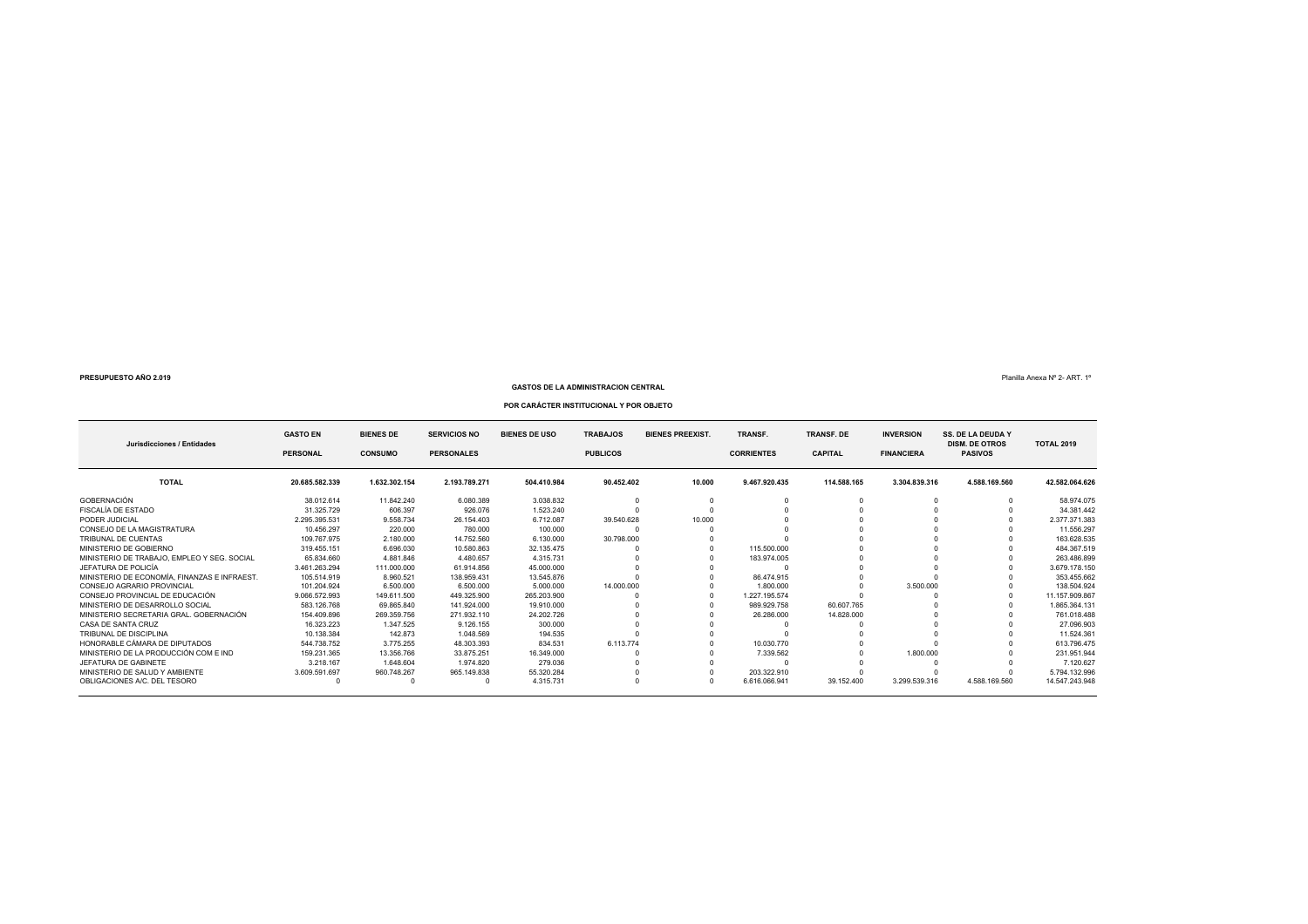Planilla Anexa Nº 3 - ART. 1º

### **GASTOS DE LOS ORGANISMOS DESCENTRALIZADOS Y CUENTAS ESPECIALES**

### **POR SU CARÁCTER INSTITUCIONAL Y POR OBJETO**

| Jurisdicciones / Entidades   | <b>GASTO EN</b><br><b>PERSONAL</b> | <b>BIENES DE</b><br><b>CONSUMO</b> | <b>SERVICIOS NO</b><br><b>PERSONALES</b> | <b>BIENES DE USO</b> | <b>TRABAJOS PUBLICOS</b> | <b>BIENES</b><br>PREEXIST. | TRANSF.<br><b>CORRIENTES</b> | <b>TRANSF, DE</b><br><b>CAPITAL</b> | <b>INVERSION</b><br><b>FINANCIERA</b> | <b>SS. DE LA DEUDA Y</b><br><b>DISM. DE OTROS</b><br><b>PASIVOS</b> | <b>TOTAL 2019</b> |
|------------------------------|------------------------------------|------------------------------------|------------------------------------------|----------------------|--------------------------|----------------------------|------------------------------|-------------------------------------|---------------------------------------|---------------------------------------------------------------------|-------------------|
| <b>TOTAL</b>                 | 1.018.599.371                      | 142.240.374                        | 222.494.786                              | 209.348.360          | 2.078.787.114            | 10.000                     |                              |                                     |                                       |                                                                     | 3.671.480.005     |
| ESCRIBANÍA MAYOR DE GOBIERNO |                                    | 580.500                            | 310,500                                  | 573.750              |                          |                            |                              |                                     |                                       |                                                                     | 1.464.750         |
| FONDO DEL PODER JUDICIAL     | 12.001.481                         | 14.522.348                         | 37.695.371                               | 10.872.532           | 21,768,989               | 10,000                     |                              |                                     |                                       |                                                                     | 96.870.721        |
| P.RE.P.A.P.                  |                                    | 1.234.350                          | 1.070.820                                | 106,000              |                          |                            |                              |                                     |                                       |                                                                     | 2.411.170         |
| A.G.V.P.                     | 439.670.927                        | 3.000.000                          | 15,000,000                               | 130.000.000          | 724.000.000              |                            |                              |                                     |                                       |                                                                     | 1.311.670.927     |
| I.D.U.V.                     | 139.031.170                        | 7.036.056                          | 18.299.132                               | 1.212.224            | 1.288.769.291            |                            |                              |                                     |                                       |                                                                     | 1.454.347.873     |
| U.E.P.A.O.M.R.E.E.           |                                    | 20.000.000                         | 45.000.000                               | 15.000.000           |                          |                            |                              |                                     |                                       |                                                                     | 80.000.000        |
| ARANCEL, HOSPITALARIO        | 180.333.809                        | 63.473.938                         | 46.374.226                               | 9.245.736            |                          |                            |                              |                                     |                                       |                                                                     | 299.427.709       |
| FONDO PROV. DE PESCA         |                                    | 2.892.295                          | 8.851.050                                | 3.216.518            |                          |                            |                              |                                     |                                       |                                                                     | 14.959.863        |
| Un.E.Po.S.C.                 | 37.206.661                         | 10.709.653                         | 4.714.748                                | 26.520.293           | 34.148.834               |                            |                              |                                     |                                       |                                                                     | 113,300,189       |
| U.E.P.A.H.R.S.C.             |                                    |                                    |                                          |                      |                          |                            |                              |                                     |                                       |                                                                     |                   |
| I.E.S.C.                     | 60.089.695                         | 11.062.941                         | 32.938.360                               | 9.651.307            | 9.800.000                |                            |                              |                                     |                                       |                                                                     | 123.542.303       |
| A.S.I.P                      | 150.265.628                        | 7.728.293                          | 12.240.579                               | 2.950.000            | 300.000                  |                            |                              |                                     |                                       |                                                                     | 173.484.500       |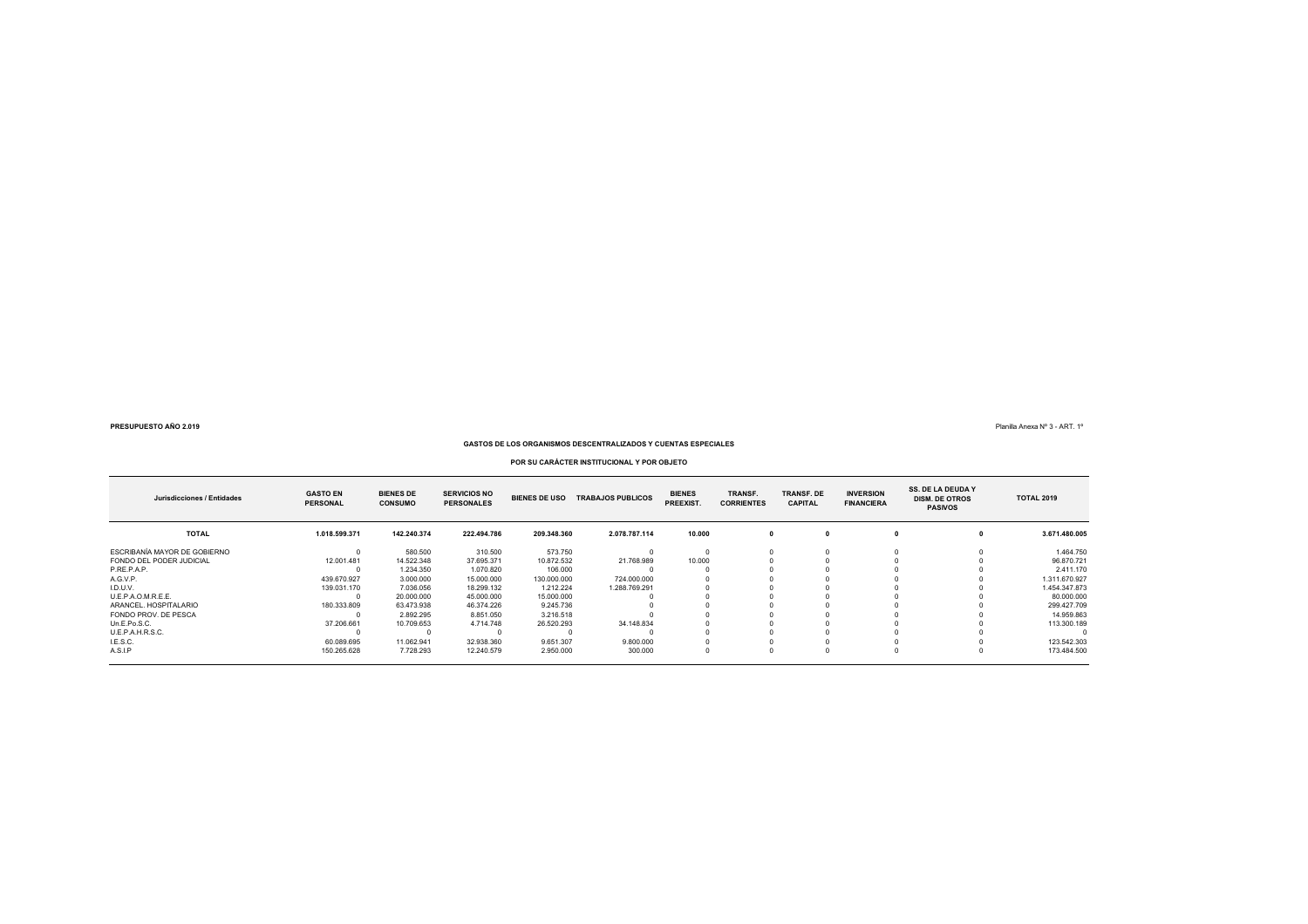Planilla Anexa Nº 4 - ART. 1º

### **GASTOS DE LOS ORGANISMOS DE LA SEGURIDAD SOCIAL**

### **POR CARÁCTER INSTITUCIONAL Y POR OBJETO**

| Jurisdicciones / Entidades | <b>GASTO EN</b><br><b>PERSONAL</b> | <b>BIENES DE</b><br><b>CONSUMO</b> | <b>BIENES DE USO</b><br><b>SERVICIOS NO</b><br><b>PERSONALES</b> |           | <b>TRABAJOS</b><br><b>PUBLICOS</b> | <b>BIENES</b><br>PREEXIST. | <b>TRANSF. CORRIENTES</b> | <b>TRANSF. DE</b><br><b>CAPITAL</b> | <b>INVERSION</b><br><b>FINANCIERA</b> | <b>SS. DE LA DEUDA Y</b><br><b>DISM. DE OTROS</b><br><b>PASIVOS</b> | <b>TOTAL 2019</b> |
|----------------------------|------------------------------------|------------------------------------|------------------------------------------------------------------|-----------|------------------------------------|----------------------------|---------------------------|-------------------------------------|---------------------------------------|---------------------------------------------------------------------|-------------------|
| <b>TOTAL</b>               | 100.573.478                        | 1.692.286                          | 7.757.916                                                        | 1.213.200 |                                    |                            | 11.680.444.853            |                                     |                                       |                                                                     | 11.791.681.733    |
| CAJA DE PREVISIÓN SOCIAL   | 100.573.478                        | 1.692.286                          | 7.757.916                                                        | 1.213.200 |                                    |                            | 11.680.444.853            |                                     |                                       |                                                                     | 11.791.681.733    |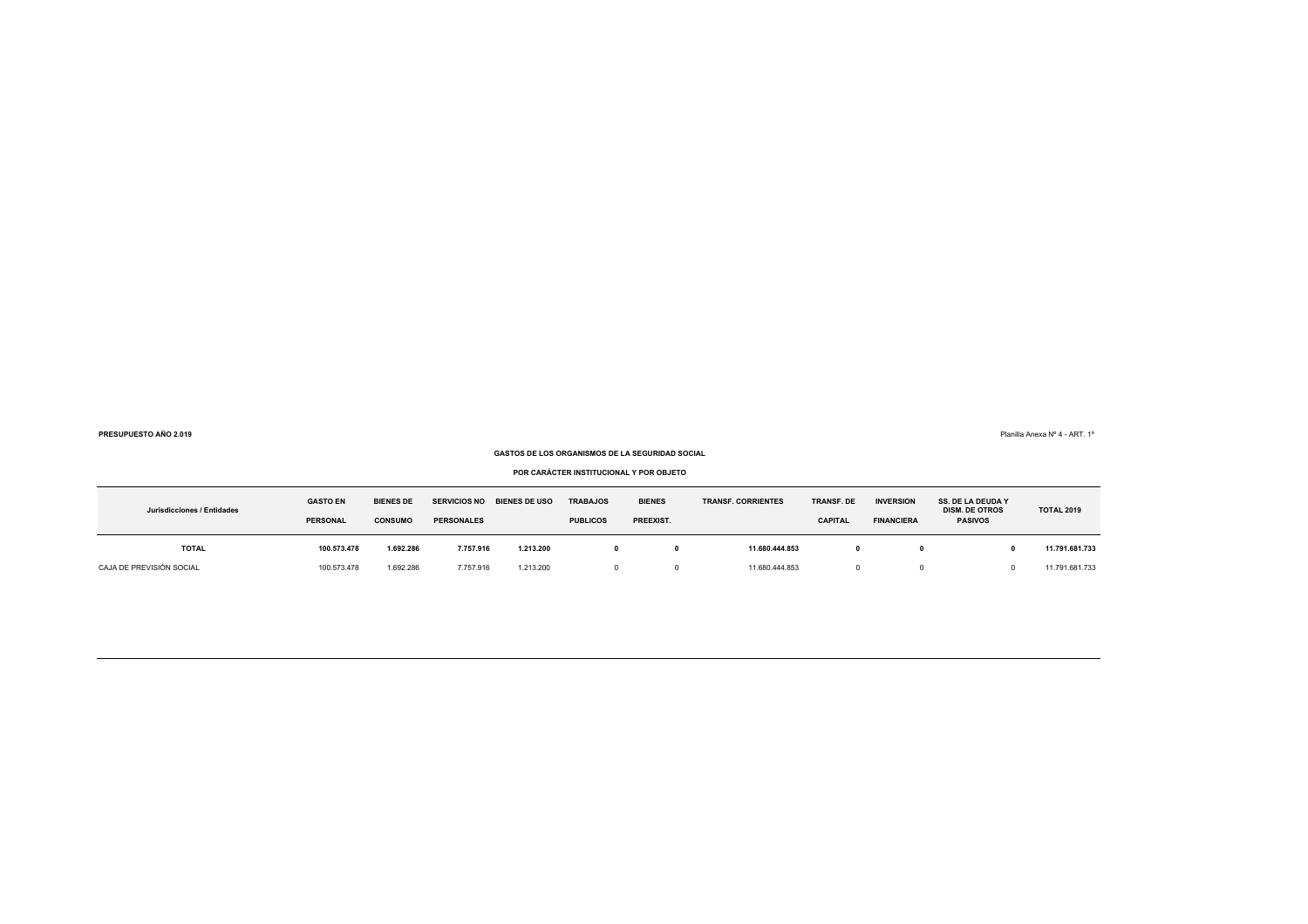Planilla Anexa Nº 5 - ART. 2º

# **COMPOSICIÓN DE LOS RECURSOS POR CARÁCTER ECONÓMICO Y CARÁCTER INSTITUCIONAL**

| <b>RECURSOS</b>                                | <b>ADMINISTRACION CENTRAL</b> | <b>ORGANISMOS</b><br><b>DESCENTRALIZADOS Y</b><br><b>CUENTAS ESPECIALES</b> | <b>ORGANISMOS DE LA</b><br><b>SEGURIDAD SOCIAL</b> | <b>TOTAL 2019</b> |
|------------------------------------------------|-------------------------------|-----------------------------------------------------------------------------|----------------------------------------------------|-------------------|
| <b>TOTAL</b>                                   | 47.612.432.387                | 2.083.116.839                                                               | 8.262.313.231                                      | 57.957.862.457    |
| <b>INGRESOS CORRIENTES</b>                     | 46.657.563.986                | 1.621.148.869                                                               | 8.262.313.231                                      | 56.541.026.086    |
| <b>INGRESOS TRIBUTARIOS</b>                    | 27.792.831.200                | 1.145.776.995                                                               | 2.084.670.800                                      | 31.023.278.995    |
| <b>INGRESOS NO TRIBUTARIOS</b>                 | 17.674.672.980                | 473.645.124                                                                 | O                                                  | 18.148.318.104    |
| CONTRIBUCIONES A LA SEGURIDAD SOCIAL           | $\Omega$                      | $\Omega$                                                                    | 6.177.642.431                                      | 6.177.642.431     |
| VENTA DE BIENES Y SERVICIOS DE ADM. PÚBLICAS   | 6.800.500                     | 1.726.750                                                                   |                                                    | 8.527.250         |
| INGRESOS DE OPERACIÓN                          | 752.215.530                   |                                                                             |                                                    | 752.215.530       |
| RENTAS DE LA PROPIEDAD                         | 60.000.000                    |                                                                             |                                                    | 60.000.000        |
| TRANSFERENCIAS CORRIENTES                      | 371.043.776                   |                                                                             |                                                    | 371.043.776       |
|                                                |                               |                                                                             |                                                    | $\Omega$          |
| <b>INGRESOS DE CAPITAL</b>                     | 82.340.580                    | 461.967.970                                                                 | $\bf{0}$                                           | 544.308.550       |
| RECURSOS PROPIOS DE CAPITAL                    | 115,000                       | $\Omega$                                                                    | $\Omega$                                           | 115,000           |
| <b>TRANSFERENCIAS DE CAPITAL</b>               | 6.000.000                     | 461.241.470                                                                 |                                                    | 467.241.470       |
| VENTA DE ACC., PART. DE CAP. Y TITULOS VALORES | $\Omega$                      | $\Omega$                                                                    |                                                    | $\Omega$          |
| RECUPERO DE PRÉSTAMOS                          | 76.225.580                    | 726.500                                                                     |                                                    | 76.952.080        |
|                                                |                               |                                                                             |                                                    |                   |
| <b>FUENTES FINANCIERAS</b>                     | 872.527.821                   | $\mathbf 0$                                                                 | $\bf{0}$                                           | 872.527.821       |
| ENDEUDAMIENTO PÚBLICO                          | $\Omega$                      | 0                                                                           |                                                    |                   |
| OBTENCIÓN DE PRÉSTAMOS                         | 722.000.000                   |                                                                             |                                                    | 722.000.000       |
| <b>INCREMENTO DEL PATRIMONIO</b>               | $\Omega$                      |                                                                             |                                                    | $\Omega$          |
| REMANENTE DE EJERCICIOS ANTERIORES             | 150.527.821                   |                                                                             |                                                    | 150.527.821       |
|                                                |                               |                                                                             |                                                    |                   |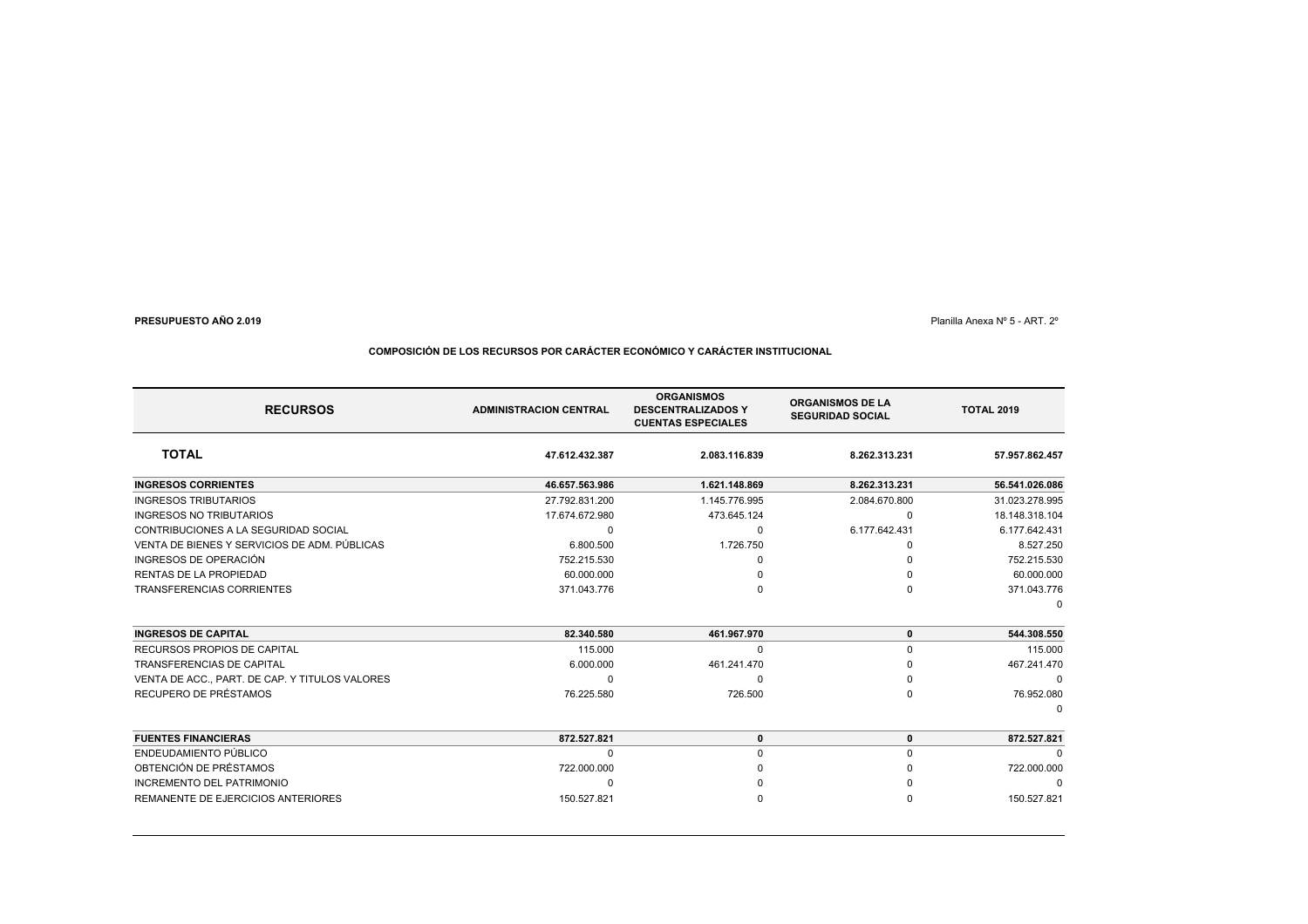#### **RECURSOS ADMINISTRACION CENTRAL**

Planilla Anexa Nº 6 - ART. 2º

#### **CON AFECTACION ESPECÍFICA**

**Jurisdicciones / Recursos Ingresos Tributarios Ingresos No TributariosContrib. Seg. Venta de Bs. y Rentas de la Social Ss. de las Adm. Propiedad Transf. Corrientes Recursos Propios Remanentes Transf. de Capital Obt. de Prest. Inc. de Pasivos Total 2019 TOTAL 1.561.284.158 2.354.218.999 <sup>0</sup> <sup>0</sup> 240.215.530 356.043.776 <sup>0</sup> <sup>0</sup> <sup>0</sup> 4.511.762.463** GOBERNACIÓN <sup>0</sup> <sup>0</sup> <sup>0</sup> <sup>0</sup> <sup>0</sup> <sup>0</sup> <sup>0</sup> <sup>0</sup> <sup>0</sup> <sup>0</sup> FISCALÍA DE ESTADO <sup>0</sup> <sup>0</sup> <sup>0</sup> <sup>0</sup> <sup>0</sup> <sup>0</sup> <sup>0</sup> <sup>0</sup> <sup>0</sup> <sup>0</sup> PODER JUDICIALо представат на открите от открите на последните село в последните село в последните село в последните село в<br>Отчета на последните от открите село в последните село в последните село в последните село в последните село в CONSEJO DE LA MAGISTRATURA <sup>0</sup> <sup>0</sup> <sup>0</sup> <sup>0</sup> <sup>0</sup> <sup>0</sup> <sup>0</sup> <sup>0</sup> <sup>0</sup> <sup>0</sup> TRIBUNAL DE CUENTAS <sup>0</sup> 400.000 <sup>0</sup> <sup>0</sup> <sup>0</sup> <sup>0</sup> <sup>0</sup> <sup>0</sup> <sup>0</sup> 400.000 MINISTERIO DE GOBIERNO <sup>0</sup> <sup>0</sup> <sup>0</sup> <sup>0</sup> <sup>0</sup> <sup>0</sup> <sup>0</sup> <sup>0</sup> <sup>0</sup> <sup>0</sup> MINISTERIO DE TRABAJO, EMPLEO Y SEG. SOCIAL <sup>0</sup> 14.937.048 <sup>0</sup> <sup>0</sup> <sup>0</sup> <sup>0</sup> <sup>0</sup> <sup>0</sup> <sup>0</sup> 14.937.048 JEFATURA DE POLICÍA <sup>0</sup> <sup>0</sup> <sup>0</sup> <sup>0</sup> <sup>0</sup> <sup>0</sup> <sup>0</sup> <sup>0</sup> <sup>0</sup> <sup>0</sup> MINISTERIO DE ECONOMÍA, FINANZAS E INFRAEST. <sup>0</sup> <sup>0</sup> <sup>0</sup> <sup>0</sup> <sup>0</sup> <sup>0</sup> <sup>0</sup> <sup>0</sup> <sup>0</sup> <sup>0</sup> CONSEJO AGRARIO PROVINCIAL <sup>0</sup> <sup>0</sup> <sup>0</sup> <sup>0</sup> <sup>0</sup> <sup>0</sup> <sup>0</sup> <sup>0</sup> <sup>0</sup> <sup>0</sup> CONSEJO PROVINCIAL DE EDUCACIÓN 1.561.284.158 <sup>0</sup> <sup>0</sup> <sup>0</sup> <sup>0</sup> 327.957.378 <sup>0</sup> <sup>0</sup> <sup>0</sup> 1.889.241.536 MINISTERIO DE DESARROLLO SOCIAL <sup>0</sup> 5.716.000 <sup>0</sup> <sup>0</sup> 120.107.765 28.086.398 <sup>0</sup> <sup>0</sup> <sup>0</sup> 153.910.163 MINISTERIO SECRETARIA GRAL. GOBERNACIÓN <sup>0</sup> <sup>0</sup> <sup>0</sup> <sup>0</sup> <sup>0</sup> <sup>0</sup> <sup>0</sup> <sup>0</sup> <sup>0</sup> <sup>0</sup> CASA DE SANTA CRUZ $\frac{1}{2}$  . The contract of the contract of the contract of the contract of the contract of the contract of the contract of the contract of the contract of the contract of the contract of the contract of the contract of t TRIBUNAL DE DISCIPLINA <sup>0</sup> <sup>0</sup> <sup>0</sup> <sup>0</sup> <sup>0</sup> <sup>0</sup> <sup>0</sup> <sup>0</sup> <sup>0</sup> <sup>0</sup> HONORABLE CÁMARA DE DIPUTADOS <sup>0</sup> <sup>0</sup> <sup>0</sup> <sup>0</sup> <sup>0</sup> <sup>0</sup> <sup>0</sup> <sup>0</sup> <sup>0</sup> <sup>0</sup> MINISTERIO DE LA PRODUCCIÓN COM E IND <sup>0</sup> 977.729.380 <sup>0</sup> <sup>0</sup> <sup>0</sup> <sup>0</sup> <sup>0</sup> <sup>0</sup> <sup>0</sup> 977.729.380 JEFATURA DE GABINETE <sup>0</sup> <sup>0</sup> <sup>0</sup> <sup>0</sup> <sup>0</sup> <sup>0</sup> <sup>0</sup> <sup>0</sup> <sup>0</sup> <sup>0</sup> MINISTERIO DE SALUD Y AMBIENTE <sup>0</sup> 247.126.535 <sup>0</sup> <sup>0</sup> 120.107.765 <sup>0</sup> <sup>0</sup> <sup>0</sup> <sup>0</sup> 367.234.300 OBLIGACIONES A/C. DEL TESORO 0 1.123.247.084 <sup>0</sup> <sup>0</sup> <sup>0</sup> <sup>0</sup> <sup>0</sup> <sup>0</sup> <sup>0</sup> 1.123.247.084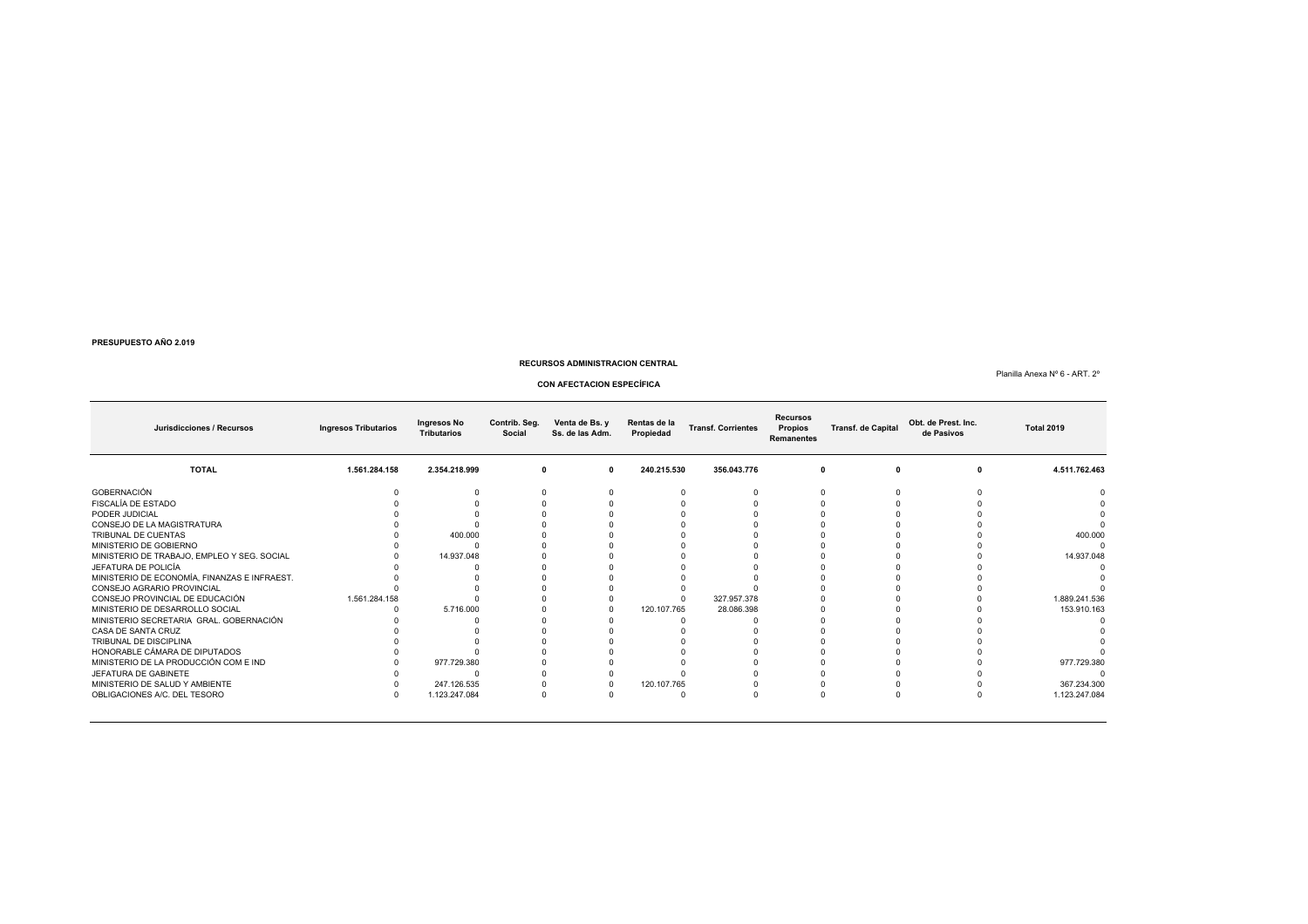**9**  $\blacksquare$  Planilla Anexa N° 7 - ART. 2°

**RECURSOS DE LOS ORG. DESCENTRALIZADOS Y CTAS. ESPECIALES**

**CON AFECTACIÓN ESPECÍFICA**

| Jurisdicciones / Recursos    | Ingresos<br><b>Tributarios</b> | Ingresos No<br><b>Tributarios</b> | Contrib. Seg.<br>Social | Venta de Bs. y Ss.<br>de las Adm. | Rentas de la<br>Propiedad | <b>Transf. Corrientes</b> | <b>Recursos Propios</b><br>de Capital | <b>Transf. de Capital</b> | Dismin. de la<br>Inversion<br>Financiera | Obt. de Prest. Inc.<br>de Pasivos | Remanente Ej.<br><b>Anteriores</b> | <b>Total 2019</b> |
|------------------------------|--------------------------------|-----------------------------------|-------------------------|-----------------------------------|---------------------------|---------------------------|---------------------------------------|---------------------------|------------------------------------------|-----------------------------------|------------------------------------|-------------------|
| <b>TOTAL</b>                 | 1.145.776.995                  | 473.645.124                       | $\sim$                  | 1.726.750                         | $\sim$                    | $\overline{\phantom{a}}$  | $\sim$                                | 387.241.470               | 74.726.500                               | $\sim$                            | $\sim$                             | 2.083.116.839     |
| ESCRIBANÍA MAYOR DE GOBIERNO |                                |                                   |                         | 1.464.750                         |                           |                           |                                       |                           |                                          |                                   |                                    | 1.464.750         |
| FONDO DEL PODER JUDICIAL     |                                | 96.870.721                        |                         |                                   |                           |                           |                                       |                           |                                          |                                   |                                    | 96.870.721        |
| P.RE.P.A.P.                  |                                | 2.411.170                         |                         |                                   |                           |                           |                                       |                           |                                          |                                   |                                    | 2.411.170         |
| A.G.V.P.                     | 216.209.400                    | 3.250.000                         |                         | 262,000                           |                           |                           |                                       | 150,000,000               |                                          |                                   |                                    | 369.721.400       |
| I.D.U.V.                     | 747.000.000                    |                                   |                         |                                   |                           |                           |                                       | 237.241.470               | 74.726.500                               |                                   |                                    | 1.058.967.970     |
| U.E.P.A.O.M.R.E.E.           |                                |                                   |                         |                                   |                           |                           |                                       |                           |                                          |                                   |                                    | $\sim$            |
| ARANCELAMIENTO HOSPITALARIO  |                                | 299.427.709                       |                         |                                   |                           |                           |                                       |                           |                                          |                                   |                                    | 299.427.709       |
| FONDO PROV. DE PESCA         | 9.083.095                      | 2.660.250                         |                         |                                   |                           |                           |                                       |                           |                                          |                                   |                                    | 11.743.345        |
| Un.E.Po.S.C.                 |                                | 34.148.834                        |                         |                                   |                           |                           |                                       |                           |                                          |                                   |                                    | 34.148.834        |
| U.E.P.A.H.R.S.C.             |                                |                                   |                         |                                   |                           |                           |                                       |                           |                                          |                                   |                                    | $\sim$            |
| I.E.S.C.                     |                                | 34.876.440                        |                         |                                   |                           |                           |                                       |                           |                                          |                                   |                                    | 34.876.440        |
| A.S.I.P                      | 173.484.500                    |                                   |                         |                                   |                           |                           |                                       |                           |                                          |                                   |                                    | 173.484.500       |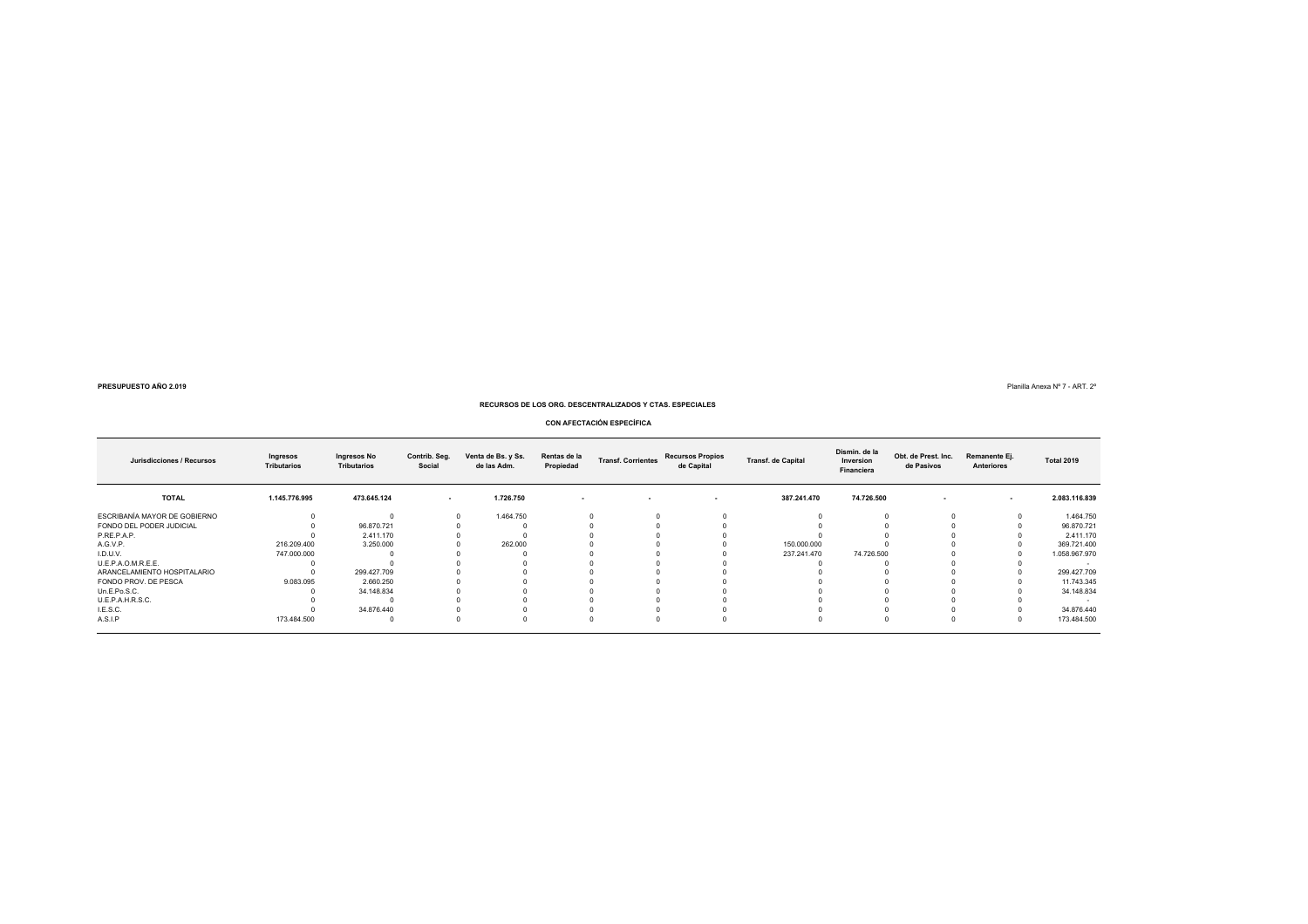Planilla Anexa Nº 8 - ART. 2º

**RECURSOS DE LOS ORGANISMOS DE LA SEG. SOCIAL**

### **CON AFECTACIÓN ESPECÍFICA**

| Jurisdicciones / Recursos         | <b>Ingresos Tributarios</b> | Ingresos No<br><b>Tributarios</b> | Contrib. Seg. Social | Venta de Bs. y Ss.<br>de las Adm. | Rentas de la<br>Propiedad | <b>Transf. Corrientes</b> | <b>Recursos Propios</b><br>de Capital | <b>Transf. de Capital</b> | Dismin. de la<br><b>Inversion Financiera</b> | <b>Total 2019</b> |
|-----------------------------------|-----------------------------|-----------------------------------|----------------------|-----------------------------------|---------------------------|---------------------------|---------------------------------------|---------------------------|----------------------------------------------|-------------------|
| ORGANISMOS DE LA SEGURIDAD SOCIAL | 2.084.670.800               |                                   | 6.177.642.431        |                                   |                           | 0                         | 0                                     | 0                         | 0                                            | 8.262.313.231     |
| CAJA DE PREVISIÓN SOCIAL          | 2.084.670.800               | $\Omega$                          | 6.177.642.431        |                                   |                           | 0                         | $\Omega$                              | 0                         | 0                                            | 8.262.313.231     |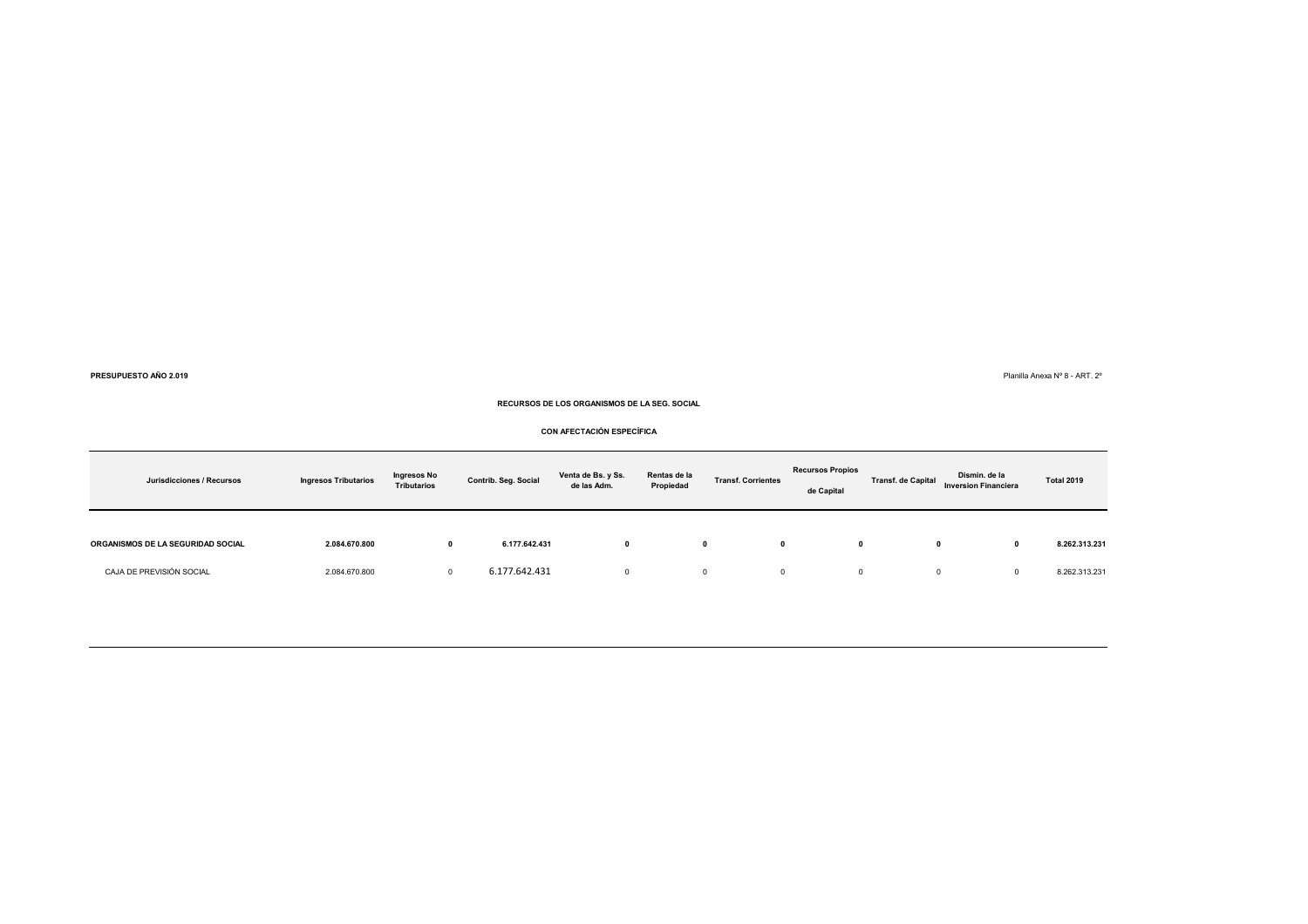# **PRESUPUESTO AÑO 2019** Planilla Anexa Nº 9 - ART. 2º

# **DETALLE DE RECURSOS POR RUBRO Y FUENTE DE FINANCIAMIENTO**

| <b>RECURSOS</b>                                                                                                  | <b>TESORO PROVINCIAL</b>         | <b>RECURSOS PROPIOS</b>                | FDOS. PROV. CON AFEC. ESPECIFICA | FDOS. NAC. CON AFEC. ESPECIFICA | <b>TOTAL GENERAL</b>             |
|------------------------------------------------------------------------------------------------------------------|----------------------------------|----------------------------------------|----------------------------------|---------------------------------|----------------------------------|
| <b>TOTAL</b>                                                                                                     | 37.828.147.109                   | 8.050.482.216                          | 7.319.439.394                    | 4.759.793.738                   | 57.957.862.457                   |
| <b>INGRESOS CORRIENTES</b>                                                                                       | 37.103.806.529                   | 8.049.755.716                          | 7.319.439.394                    | 4.068.024.447                   | 56.541.026.086                   |
|                                                                                                                  |                                  |                                        |                                  |                                 |                                  |
| <b>INGRESOS TRIBUTARIOS</b><br>De Origen Provincial                                                              | 21.203.506.024<br>4.596.017.100  | 1.133.669.900<br>170,460,500           | 4.974.122.400<br>4.974.122.400   | 3.711.980.671                   | 31.023.278.995<br>9.740.600.000  |
| Ingresos Brutos<br>Sellos                                                                                        | 4.303.350.000<br>285.318.000     | 159.687.500<br>10.587.500              | 4 661 962 500<br>309.094.500     |                                 | 9.125.000.000<br>605.000.000     |
| Inmobiliario Rural<br>Impuesto a las Rifas                                                                       | 4.519.500                        | 80,500<br>87,500                       | 2.554.500                        |                                 | 4.600.000<br>5,000,000           |
| Otro Impuestos                                                                                                   | 2.358.000<br>471.600             | 17.500                                 | 510.900                          |                                 | 1.000.000                        |
| De Origen Nacional                                                                                               | 16.607.488.924                   | 963.209.400                            |                                  | 3.711.980.671                   | 21.282.678.995                   |
| Coparticipación Federal -Ley 23.548-<br>Fdo. Educ. y Promoc. Cooperativas -Ley 23.548                            | 16.177.955.724                   |                                        |                                  | 1.999.522.618<br>3.120.000      | 18.177.478.342<br>3.120.000      |
| Financiamiento Educativo (Ley 26.075)<br>Transf. Servicios -Ley 24.049-                                          | 8.499.600                        |                                        |                                  | 1.561.284.158                   | 1.561.284.158<br>8.499.600       |
| POSOCO-PROSONU                                                                                                   |                                  |                                        |                                  | 1.500.000                       | 1.500.000                        |
| Fdo. Desequi. Fiscal -Ley 24.130-<br>Imp. Goias, Obras infraestructura (L 24073 Art 40)                          | 36.000.000                       |                                        |                                  |                                 | 36.000.000                       |
| Excedente Fdo. Conourbano Bonaerense L. 24621<br>Reg. Simpl. Peq. Contribuyentes -Ley 25.067-                    | 93.961.400                       |                                        |                                  | ٠                               | 93.961.400                       |
| S. Fija Gan. Ley 24699 Art. 5° inc) C                                                                            |                                  |                                        |                                  |                                 |                                  |
| Seg. Social IVA<br>Seg. Social Bs. Personales (L 24699 Art. 4)                                                   | ٠                                |                                        |                                  | 118.000.000<br>19.470.800       | 118.000.000<br>19.470.800        |
| Obras Infraes. - Ley 23966 Art. 19-<br>Coparticipación Vial                                                      | 75.627.200                       | 216.209.400                            |                                  |                                 | 75.627.200<br>216.209.400        |
| FO.NA.VI.                                                                                                        |                                  | 747.000.000                            |                                  |                                 | 747.000.000                      |
| Bs. Personales -Ley 23966 Art. 30-<br>FO.NA.PE.                                                                  | 215.445.000                      |                                        |                                  | 9.083.095                       | 215.445.000<br>9.083.095         |
|                                                                                                                  |                                  |                                        |                                  |                                 |                                  |
| <b>INGRESOS NO TRIBUTARIOS</b><br>Regalias                                                                       | 15.306.500.005<br>14.185.036.016 | 738.181.385                            | 2.103.636.714<br>2.013.160.264   | $\overline{\phantom{a}}$        | 18.148.318.104<br>16.198.196.280 |
| Regalías de Petróleo                                                                                             | 9.547.033.103                    |                                        | 1.477.254.545                    |                                 | 11.024.287.648                   |
| Regalías de Gas<br>Regalías Mineras                                                                              | 3.463.390.691<br>1.174.612.222   |                                        | 535.905.719                      |                                 | 3.999.296.410<br>1.174.612.222   |
| Tasas y Tarifas                                                                                                  | 106.931.951                      | 671.356.119                            |                                  |                                 | 778.288.070                      |
| T. Administrativas                                                                                               | 97.499.211                       | 100.410.721                            |                                  |                                 | 197.909.932                      |
| * Fdo del Poder Judicial<br>*T IESC                                                                              |                                  | 96.870.721<br>2.000.000                |                                  |                                 | 96.870.721<br>2.000.000          |
| * Minería<br>* Rentas                                                                                            | 11.039.211<br>86.460.000         | 1.540.000                              |                                  |                                 | 11.039.211<br>88.000.000         |
| <b>Tasa Ambiental</b>                                                                                            | 4.912.500                        | 87.500                                 |                                  |                                 | 5.000.000                        |
| UN.E.PO.S.C.<br>A.G.V.P. Permisos de Transito                                                                    |                                  | 34.148.834                             |                                  |                                 | 34.148.834                       |
| Ley 1476 Pesca<br>Min Interior                                                                                   | 1.375.500                        | 24.500                                 |                                  |                                 | 1.400.000                        |
| Registro Civil - R.N.P. Res. 1471/09                                                                             |                                  |                                        |                                  |                                 |                                  |
| Consejo Agrario provincial<br>D.I.P.A.                                                                           | 594.740<br>87.560                |                                        |                                  |                                 | 594.740<br>87.560                |
| Control Sanitario<br>Aforo Leña                                                                                  | 50.500                           |                                        |                                  |                                 | 50.500                           |
| Sanidad Animal<br>Laboratorio Lana                                                                               | $\overline{\phantom{a}}$         |                                        |                                  |                                 | $\sim$                           |
| Caza Silvestre (Dirección de fauna)                                                                              | 102.450                          |                                        |                                  |                                 | 102.450                          |
| Otros C.A.P.<br>Fondo Provincial de Pesca                                                                        | 354.230                          |                                        |                                  |                                 | 354.230                          |
| Arancelamiento Hospitalario<br>PREPAP                                                                            | ×,                               | 299.427.709<br>2.411.170               |                                  |                                 | 299.427.709<br>2.411.170         |
| Tasa Aeropuerto El Calafate                                                                                      | 2.550.000                        |                                        |                                  |                                 | 2.550.000                        |
| Tasas - Ley 2658 Fondo Pcial de Protección Ambiental                                                             |                                  | 234.845.685                            |                                  |                                 | 234.845.685                      |
| Multas<br>Multas Subsecretaria de Trabajo                                                                        | 998.000                          | 19.707.714<br>10.540.000               | 2.450.000                        |                                 | 23.155.714<br>10.540.000         |
| Multas Dirección Provincial de Transporte                                                                        | 928.000                          |                                        |                                  |                                 | 928,000                          |
| Multas A.G.V.P.<br>Multas Fondo Provincial de Pesca                                                              |                                  | 3.250.000                              | 2.450.000                        |                                 | 3.250.000<br>2.450.000           |
| Multas Fdo. Revegetación<br>Multas IESC Ley 3117                                                                 | $\overline{\phantom{a}}$         | 1.550.000                              |                                  |                                 | 1.550.000                        |
| Multas Dirección Provincial de Comercio<br>Multas de Minería                                                     | 30.000<br>40.000                 |                                        |                                  |                                 | 30.000<br>40.000                 |
| Multas Fondo de Gestión de Residuos Urbanos Sólidos                                                              |                                  | 3.967.714                              |                                  |                                 | 3.967.714                        |
| Multas Ley 500 Tribunal de Cuentas                                                                               |                                  | 400.000                                |                                  |                                 | 400.000                          |
| Canones<br>Canon Minero / Per.                                                                                   | 903.834.038<br>22.049.268        | 34.486.052                             | 88.026.450                       |                                 | 1.026.346.540<br>22 049 268      |
| Secretaria de Turismo                                                                                            | 3.250.000                        |                                        |                                  |                                 | 3.250.000                        |
| Canon Agua Pública<br>Fondo Provincial de Pesca -Canon-                                                          | 210.000.000                      |                                        | 210.250                          |                                 | 210.000.000<br>210.250           |
| Canon Vigiladores e Inst. y Explot. Term.<br>Canon Hidrocarburífero                                              | 85.400<br>205.300.000            |                                        |                                  |                                 | 85.400<br>205.300.000            |
| Fondo Catastral                                                                                                  |                                  |                                        |                                  |                                 |                                  |
| Canon de Producción<br>- Ley N° 3117                                                                             | 462.703.800<br>462.703.800,00    |                                        | 71.596.200<br>71.596.200,00      |                                 | 534.300.000<br>534.300.000       |
| - Ley N° 3009<br>Canon Prórroga Ley 3117                                                                         |                                  |                                        |                                  |                                 |                                  |
| Canon Renta Extraordinaria Ley 3117                                                                              |                                  |                                        |                                  |                                 |                                  |
| Cánon por Servidumbre Ley 3117<br>Fondo Tecnológico Productivo                                                   |                                  |                                        | 16.220.000                       |                                 | 16.220.000                       |
| Fondo Infraestructura Ley 3117<br>Fondo Fortalecimiento I.E.S.C.                                                 |                                  | 13.219.486                             |                                  |                                 | 13.219.486                       |
| Fondo Fortalecimiento Ministerio de Trabajo, Empleo y SS<br>Fondo Fortalecimiento Ministerio de Salud y Ambiente |                                  | 5.287.794<br>4.987.882                 |                                  |                                 | 5.287.794<br>4.987.882           |
| Fondo Capacitación I.E.S.C.                                                                                      |                                  | 5.475.454                              |                                  |                                 | 5.475.454                        |
| Fondo Capacitación Ministerio de Trabajo, Empleo y SS<br>Fondo Capacitación Ministerio de Salud y Ambiente       |                                  | 2.190.182<br>3.325.254                 |                                  |                                 | 2.190.182<br>3.325.254           |
| Canon de Cateo                                                                                                   | 445.570                          |                                        |                                  |                                 | 445.570                          |
| Alquileres                                                                                                       |                                  |                                        |                                  |                                 | $\sim$                           |
| Otros No Tributarios                                                                                             | 109.700.000                      | 12 631 500                             |                                  |                                 | 122.331.500                      |
| IESC - Auditoría y Control<br>Iduv                                                                               |                                  | 12.631.500<br>$\overline{\phantom{a}}$ |                                  |                                 | 12.631.500                       |
| Aporte Especial PAE LLC                                                                                          | 99.700.000                       | $\overline{a}$                         |                                  |                                 | 99.700.000                       |
| Bono de Ingreso Licitación de Areas                                                                              | 10.000.000                       |                                        |                                  |                                 | 10.000.000                       |
| CONTRIBUCIONES A LA SEGURIDAD SOCIAL<br>Contribuciones a la Seguridad Social                                     |                                  | 6.177.642.431<br>6.177.642.431         |                                  |                                 | 6.177.642.431<br>6.177.642.431   |
| Caja de Servicios Sociales<br>Caja de Previsión Social                                                           |                                  | 6.177.642.431                          |                                  |                                 | 6.177.642.431                    |
| Contribuciones a la CPS                                                                                          |                                  | 3.274.150.488                          |                                  |                                 | 3.274.150.488                    |
| Aportes a la CPS                                                                                                 |                                  | 2.903.491.943                          |                                  |                                 | 2.903.491.943                    |
| VENTA DE BIENES Y SERVICIOS DE ADM. PUBLICAS<br>Policía Adicional                                                | 6.800.500<br>6.800.500           | 262.000                                | 1.464.750                        |                                 | 8.527.250<br>6.800.500           |
| Boletín Oficial                                                                                                  |                                  | ÷,                                     |                                  |                                 |                                  |
| Fondos de Publicidad LU 14<br>Canal 9 Publicidad                                                                 |                                  | ×,                                     |                                  |                                 |                                  |
| A.G.V.P.<br>Alquiler de Máquinas y Servicios                                                                     |                                  | 250.000                                |                                  |                                 | 262.000<br>250.000               |
| A.G.V.P. Trabajos de Laboratorio                                                                                 |                                  | 12.000                                 |                                  |                                 | 12.000                           |
| Escribanía Mayor de Gobierno Honorarios<br>Vta. de Bs. Y Ss. De las Administraciones                             |                                  |                                        | 1.464.750                        |                                 | 1.464.750                        |
| <b>INGRESOS DE OPERACIÓN</b>                                                                                     | 512.000.000                      |                                        | 240.215.530                      |                                 | 752.215.530                      |
|                                                                                                                  |                                  |                                        |                                  |                                 |                                  |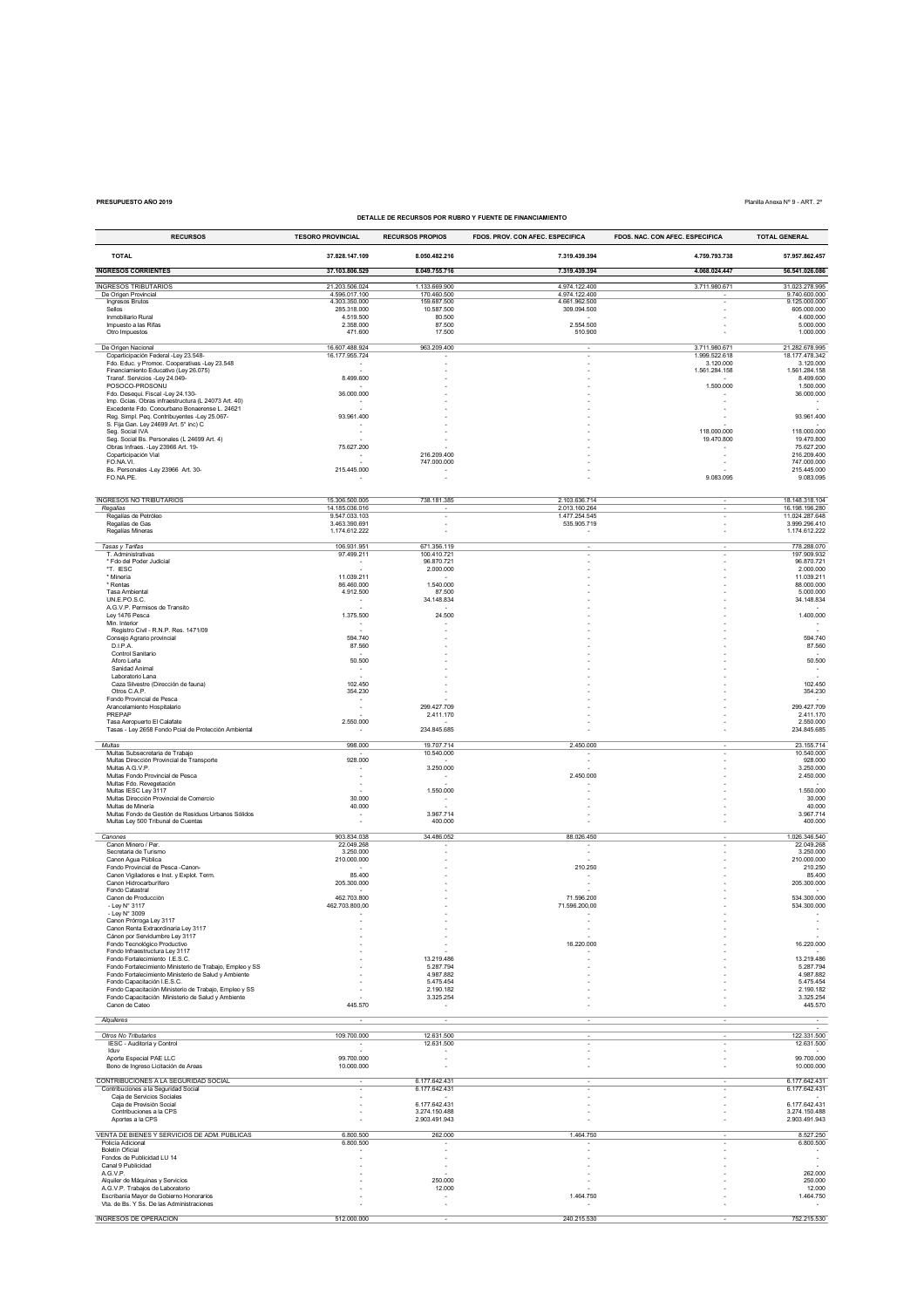# **DETALLE DE RECURSOS POR RUBRO Y FUENTE DE FINANCIAMIENTO**

| <b>RECURSOS</b>                                                                         | <b>TESORO PROVINCIAL</b>                | <b>RECURSOS PROPIOS</b> | FDOS. PROV. CON AFEC. ESPECIFICA | FDOS. NAC. CON AFEC. ESPECIFICA    | <b>TOTAL GENERAL</b>                    |
|-----------------------------------------------------------------------------------------|-----------------------------------------|-------------------------|----------------------------------|------------------------------------|-----------------------------------------|
| Servicios Públicos S.E                                                                  |                                         |                         |                                  |                                    |                                         |
| Fomicruz S.E.<br>LS.P.R.O                                                               | 512.000.000                             |                         |                                  |                                    | 512.000.000                             |
| L.O.A.S                                                                                 |                                         |                         | 35.085.375<br>205.130.155        |                                    | 35.085.375<br>205.130.155               |
|                                                                                         |                                         |                         |                                  |                                    |                                         |
| RENTAS DE LA PROPIEDAD<br>Dividendos Bco. Santa Cruz S.A.                               | 60.000.000<br>60.000.000                |                         | ٠                                |                                    | 60,000,000<br>60.000.000                |
| Distrigas S.A.                                                                          |                                         |                         |                                  |                                    |                                         |
| Beneficios por inversiones empresariales                                                |                                         |                         |                                  |                                    |                                         |
| Intereses<br>Intereses de depósitos                                                     |                                         |                         |                                  |                                    |                                         |
| Intereses por Plazo Fijo                                                                |                                         |                         |                                  |                                    |                                         |
| Int. Dto. 393/05 (PCR)<br>Intereses por Plazo Fijo (A.G.V.P)                            |                                         |                         |                                  |                                    |                                         |
| Intereses de LEBAC                                                                      |                                         |                         |                                  |                                    |                                         |
| Intereses Prov. Ten. Activos Financieros                                                |                                         |                         |                                  |                                    |                                         |
| Rec. Prov. Ten. Activos Financieros                                                     |                                         |                         |                                  |                                    |                                         |
| TRANSFERENCIAS CORRIENTES                                                               | 15.000.000                              |                         |                                  | 356.043.776                        | 371.043.776                             |
| Del Sector Externo                                                                      |                                         |                         |                                  |                                    |                                         |
| <b>Del Sector Nacional</b><br>Aportes No Reintegrables                                  | 15.000.000                              |                         |                                  | 356.043.776                        | 371.043.776<br>371.043.776              |
| Pacto Fiscal                                                                            | 15.000.000                              |                         |                                  |                                    | 15.000.000                              |
| Fdo. Nac. Incentivo Docente<br>Programas educativos nacionales                          |                                         |                         |                                  | 327.957.378                        | 327.957.378                             |
| ANSES                                                                                   |                                         |                         |                                  |                                    |                                         |
| Ingresos 13%                                                                            |                                         |                         |                                  |                                    |                                         |
| Programas sociales Ministerio de Salud<br>Ministerio de Desarrollo Social               |                                         |                         |                                  | 28.086.398                         | 28.086.398                              |
| Fondo de Desarrollo Minero                                                              |                                         |                         |                                  |                                    |                                         |
| Dir. de Ciencia y Tecnología                                                            |                                         |                         |                                  |                                    |                                         |
| Aportes del Tesoro Nacional<br>Del Sector Privado                                       |                                         |                         |                                  |                                    |                                         |
| Ley Nº 3009 - Acuerdo PAE                                                               |                                         |                         |                                  |                                    |                                         |
| Convenio FOMICRUZ S.E.                                                                  |                                         |                         |                                  |                                    |                                         |
| <b>Empresas Privadas</b><br>Aportes Reintegrables Empresas Petroleras                   |                                         |                         |                                  |                                    |                                         |
|                                                                                         |                                         |                         |                                  |                                    |                                         |
| <b>INGRESOS DE CAPITAL</b>                                                              | 2.340.580                               |                         |                                  |                                    |                                         |
|                                                                                         |                                         | 726.500                 |                                  | 541.241.470                        | 544.308.550                             |
| RECURSOS PROPIOS DE CAPITAL                                                             | 115.000                                 |                         |                                  |                                    | 115.000                                 |
| Venta de Pliegos                                                                        |                                         |                         |                                  |                                    |                                         |
| I.D.U.V.<br>A.G.V.P.                                                                    |                                         |                         |                                  |                                    |                                         |
| Venta de Activos Fijos                                                                  | 115,000                                 |                         |                                  |                                    | 115.000                                 |
| Venta de Edificios e Inmuebles (Tierras fiscales)<br>Venta de Maquinarias y Equipos     | 115.000                                 |                         |                                  |                                    | 115.000                                 |
| Venta de Muebles                                                                        |                                         |                         |                                  |                                    |                                         |
| Venta de Otros Bienes                                                                   |                                         |                         |                                  |                                    |                                         |
| TRANSFERENCIAS DE CAPITAL                                                               |                                         |                         |                                  | 467.241.470                        | 467.241.470                             |
| Del Sector Externo                                                                      |                                         |                         |                                  |                                    |                                         |
| Del Sector Nacional                                                                     |                                         |                         |                                  | 467.241.470                        | 467.241.470                             |
| Prog. Acciones para la Const. de Viviendas Sociales<br>Programas de Salud               |                                         |                         |                                  | 237.241.470                        | 237.241.470                             |
| Programas Sociales                                                                      |                                         |                         |                                  |                                    |                                         |
| Obras por convenio con provincias D.N.V.<br>Programas Educativos Nacionales             |                                         |                         |                                  |                                    |                                         |
| Aportes No Reintegrables IDUV                                                           |                                         |                         |                                  |                                    |                                         |
| Convenio conservación de caminos T.F.O.                                                 |                                         |                         |                                  | 150.000.000                        | 150.000.000                             |
| Otros convenios AGVP                                                                    |                                         |                         |                                  | 80.000.000                         | 80.000.000                              |
| Compensación inc II.b y II.e Consenso Fiscal L 27.429<br>Del sector privado             |                                         |                         |                                  |                                    |                                         |
|                                                                                         |                                         |                         |                                  |                                    |                                         |
| VENTA DE ACC., PART. DE CAP. Y TTULOS VALORES<br>De empresas o instituciones nacionales |                                         |                         |                                  |                                    |                                         |
| Rec. Prov. Ten. Activos Financieros                                                     |                                         |                         |                                  |                                    |                                         |
| CVRD                                                                                    |                                         |                         |                                  |                                    |                                         |
| Otros                                                                                   |                                         |                         |                                  |                                    |                                         |
| RECUPERACIÓN DE PRESTAMOS LARGO PLAZO                                                   | 2.225.580                               | 726.500                 |                                  | 74.000.000                         | 76.952.080                              |
| Al sector municipal                                                                     |                                         |                         |                                  |                                    |                                         |
| Recupero Municipios<br>Al sector privado                                                | 2.225.580                               | 726.500                 |                                  | 74.000.000                         | 76.952.080                              |
| Recuperos Planes VS                                                                     |                                         | 720.000                 |                                  |                                    | 720.000                                 |
| Recuperos Conv. B.P.S.C.                                                                |                                         | 6.500                   |                                  |                                    | 6.500                                   |
| Recupero IDUV<br>Microemprendimiento Joven                                              |                                         |                         |                                  | 74.000.000                         | 74.000.000                              |
| Fondo de Desarrollo Provincial (Industrial)                                             | 425.350                                 |                         |                                  |                                    | 425.350                                 |
| Microemprendimientos Sociales                                                           |                                         |                         |                                  |                                    |                                         |
| Recupero de Prestamos PROEMSA<br>Línea de Crédito Hipotecario Recupero                  | 1.800.230                               |                         |                                  |                                    | 1.800.230                               |
| Línea de crédito taxis y remises                                                        |                                         |                         |                                  |                                    |                                         |
| Recupero El Tehuelche SA<br>Rec. Prov. PCR-Art. IV - Dec. 393/05                        |                                         |                         |                                  |                                    |                                         |
| Reemb. Prest. Convenio Marco IDUV                                                       |                                         |                         |                                  |                                    |                                         |
|                                                                                         |                                         |                         |                                  |                                    |                                         |
| <b>FUENTES FINANCIERAS</b>                                                              | 722.000.000                             |                         |                                  | 150.527.821                        | 872.527.821                             |
| ENDEUDAMIENTO PÚBLICO                                                                   |                                         |                         |                                  |                                    |                                         |
| Uso del Crédito                                                                         |                                         |                         |                                  |                                    |                                         |
| OBTENCIÓN DE PRÉSTAMOS                                                                  | 722.000.000                             |                         |                                  |                                    | 722.000.000                             |
| Del Sector Nacional                                                                     | 722.000.000                             |                         |                                  |                                    | 722.000.000                             |
| Del Tesoro Nacional<br>Fondo de Garantía de Sustentabilidad                             |                                         |                         |                                  |                                    |                                         |
| Del Sector Privado                                                                      | 722.000.000<br>$\overline{\phantom{a}}$ |                         |                                  |                                    | 722.000.000<br>$\overline{\phantom{a}}$ |
| Adelantos de Regalías                                                                   | ÷,                                      |                         |                                  |                                    |                                         |
| <b>INCREMENTO DE OTROS PASIVOS</b>                                                      |                                         |                         |                                  |                                    |                                         |
| Incremento de cuentas por pagar                                                         |                                         |                         |                                  |                                    |                                         |
| AGVP - F.F.F.I.R.                                                                       |                                         |                         |                                  |                                    |                                         |
| <b>UNEPOSC</b><br>Obligaciones a cargo del Tesoro - F.F.F.I.R.                          |                                         |                         |                                  |                                    |                                         |
|                                                                                         |                                         |                         |                                  |                                    |                                         |
| <b>INCREMENTO DEL PATRIMONIO</b>                                                        |                                         |                         |                                  |                                    |                                         |
| REMANENTE DE EJERCICIOS ANTERIORES                                                      |                                         |                         |                                  | 150.527.821                        | 150.527.821                             |
| Recursos de ejercicios anteriores                                                       |                                         |                         |                                  | 150.527.821                        | 150.527.821                             |
| *IDUV Fondo Federal Solidario<br>* UNEPOSC                                              |                                         |                         |                                  | 150.527.821                        | 150.527.821                             |
| * VARIOS                                                                                |                                         |                         |                                  | $\sim$<br>$\overline{\phantom{a}}$ | $\sim$<br>$\sim$                        |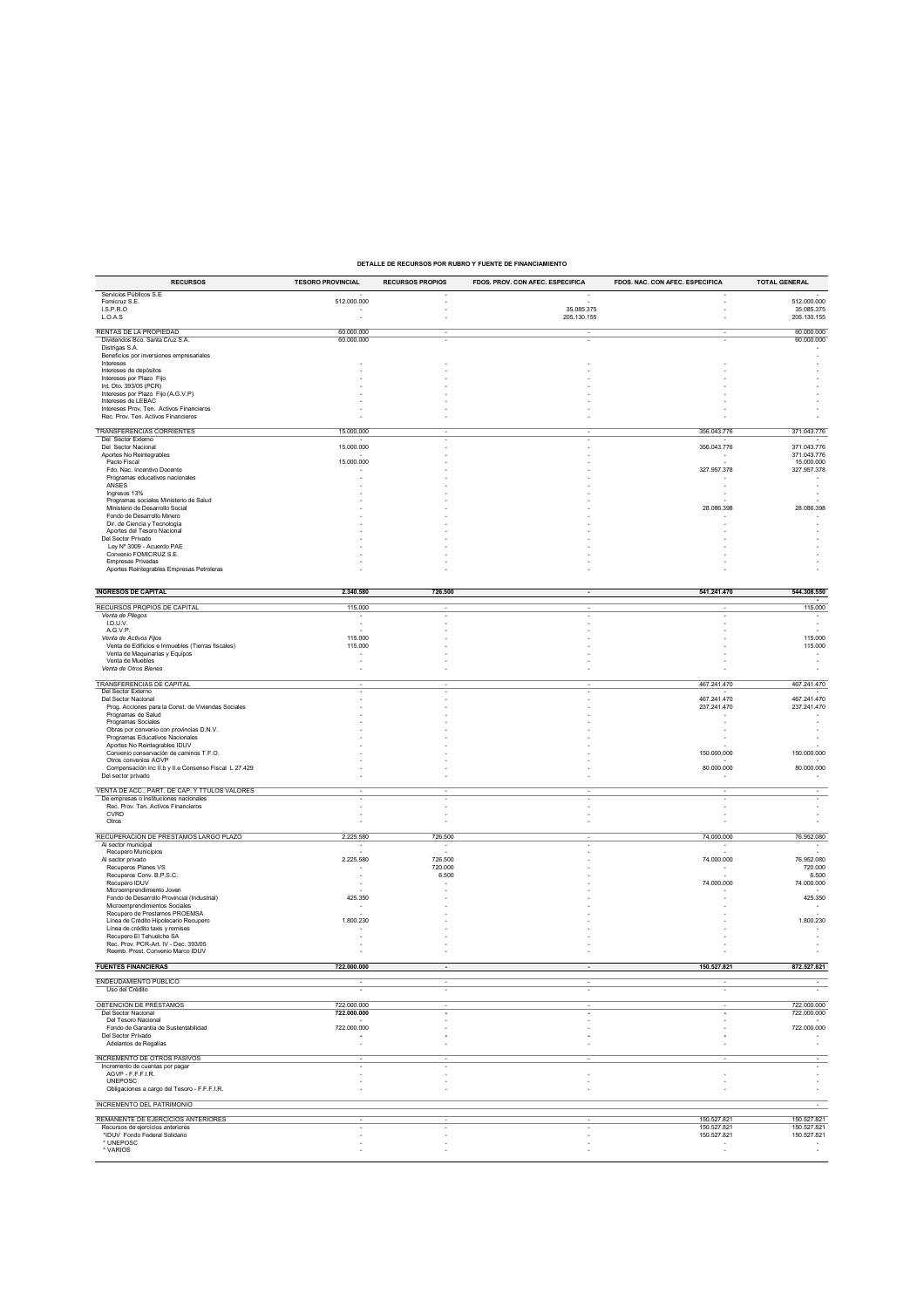# **PRESUPUESTO AÑO 2.019 PRESUPUESTO AÑO 2.019 Planilla Anexa N° 10 - ART. 3°**

# **CONTRIBUCIONES FIGURATIVAS Y GASTOS FIGURATIVOS**

| Jurisdicciones / Entidades                                                                                                                                                                                                                                                                                | <b>Importes</b>                                                                                                                                        |
|-----------------------------------------------------------------------------------------------------------------------------------------------------------------------------------------------------------------------------------------------------------------------------------------------------------|--------------------------------------------------------------------------------------------------------------------------------------------------------|
| <b>CONTRIBUCIONES FIGURATIVAS</b>                                                                                                                                                                                                                                                                         |                                                                                                                                                        |
| <b>CORRIENTES</b>                                                                                                                                                                                                                                                                                         | 4.332.799.705                                                                                                                                          |
| A.G.V.P.<br>I.D.U.V.<br>U.E.P.A.O.M.R.E.E.<br>Un.E.Po.S.C.<br>LE.S.C.<br>CAJA DE PREVISIÓN SOCIAL                                                                                                                                                                                                         | 454.158.927<br>163.639.858<br>65.000.000<br>52.631.062<br>69.214.556<br>3.528.155.302                                                                  |
| <b>DE CAPITAL</b>                                                                                                                                                                                                                                                                                         | 784.931.963                                                                                                                                            |
| A.G.V.P.<br>I.D.U.V.<br><b>IDUV Fondo Federal Solidario</b><br>IDUV Compensación inc II.b y II.e Consenso Fiscal<br>U.E.P.A.O.M.R.E.E.<br>OBLIGACIONES A CARGO DEL TESORO<br>Un.E.Po.S.C.<br>LE.S.C.<br>CAJA DE PREVISIÓN SOCIAL<br><b>FONDO PROVINCIAL DE PESCA</b><br><b>TOTAL RECURSOS FIGURATIVOS</b> | 487.790.600<br>1.212.224<br>150.527.821<br>80.000.000<br>15.000.000<br>$\Omega$<br>26.520.293<br>19.451.307<br>1.213.200<br>3.216.518<br>5.117.731.668 |
| <b>GASTOS FIGURATIVOS</b>                                                                                                                                                                                                                                                                                 |                                                                                                                                                        |
| <b>CORRIENTES</b>                                                                                                                                                                                                                                                                                         | 4.332.799.705                                                                                                                                          |
| OBLIGACIONES A CARGO DEL TESORO                                                                                                                                                                                                                                                                           | 4.332.799.705                                                                                                                                          |
| <b>DE CAPITAL</b>                                                                                                                                                                                                                                                                                         | 784.931.963                                                                                                                                            |
| OBLIGACIONES A CARGO DEL TESORO                                                                                                                                                                                                                                                                           | 784 931 963                                                                                                                                            |
| <b>TOTAL GASTOS FIGURATIVOS</b>                                                                                                                                                                                                                                                                           | 5.117.731.668                                                                                                                                          |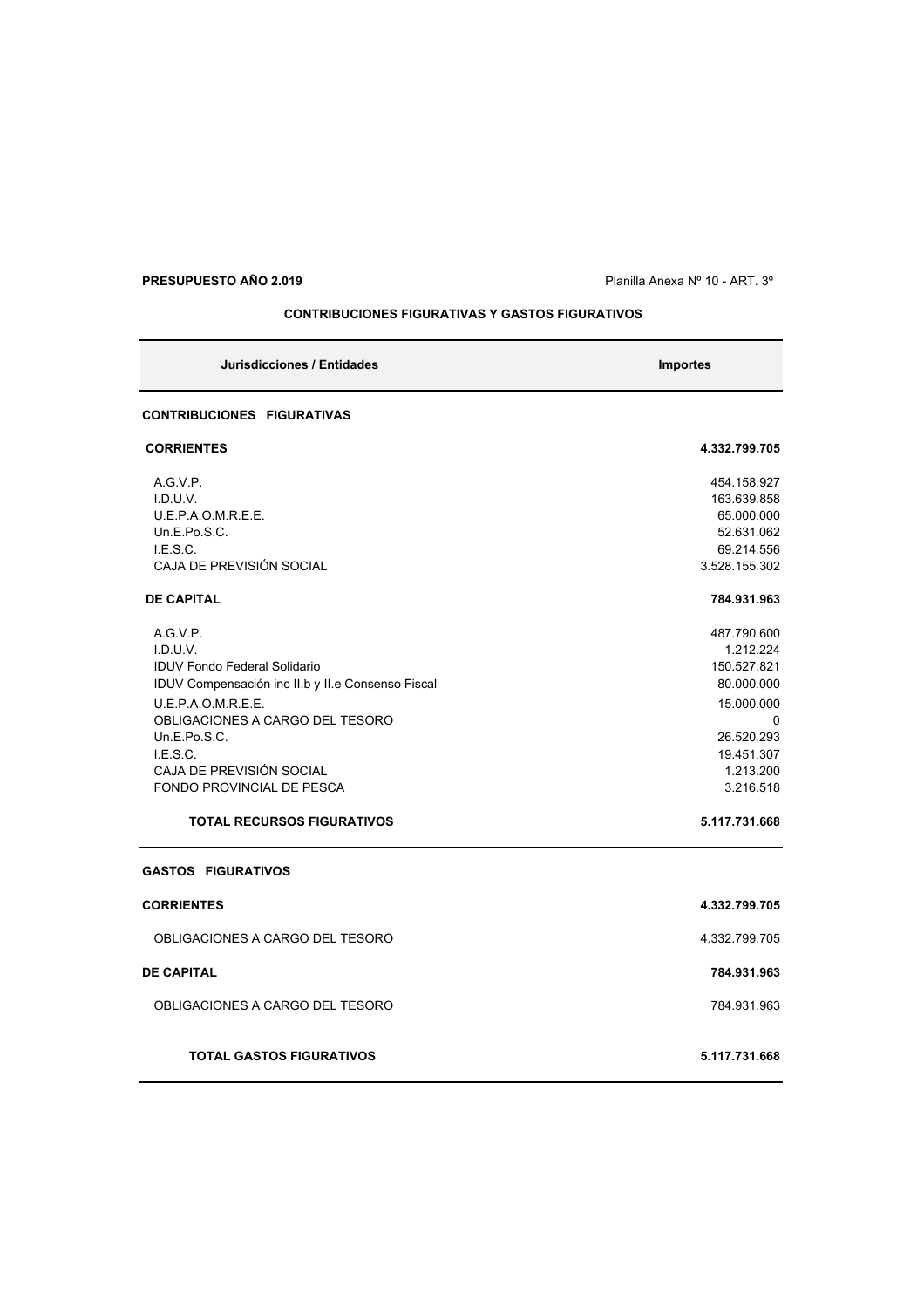# **PRESUPUESTO AÑO 2.019** Planilla Anexa Nº 11 - Art. 5

# **ESQUEMA AHORRO-INVERSIÓN-FINANCIAMIENTO**

**ADMINISTRACION PÚBLICA NO FINANCIERA PROVINCIAL 2019**

| <b>CONCEPTO</b>                                                                               | <b>ADM. CENTRAL</b>             | ORG. DESC.                   | INST. DE SEG.<br><b>SOCIAL</b> | <b>TOTAL</b>                    |
|-----------------------------------------------------------------------------------------------|---------------------------------|------------------------------|--------------------------------|---------------------------------|
| <b>I. INGRESOS CORRIENTES</b>                                                                 | 46.657.563.986                  | 1.621.148.869                | 8.262.313.231                  | 56.541.026.086                  |
| . Tributarios                                                                                 | 27.792.831.200                  | 1.145.776.995                | 2.084.670.800                  | 31.023.278.995                  |
| - De Orígen Provincial                                                                        | 7.793.400.000                   | $\Omega$                     | 1.947.200.000                  | 9.740.600.000                   |
| - De Orígen Nacional                                                                          | 19.999.431.200                  | 1.145.776.995                | 137.470.800                    | 21.282.678.995                  |
| . Contribuciones a la Seguridad Social                                                        | $\Omega$                        | $\Omega$                     | 6.177.642.431                  | 6.177.642.431                   |
| . No Tributarios                                                                              | 17.674.672.980                  | 473.645.124                  | 0                              | 18.148.318.104                  |
| - Regalías<br>- Otros No Tributarios                                                          | 16.198.196.280<br>1.476.476.700 | $\Omega$<br>473.645.124      | $\Omega$<br>$\mathbf 0$        | 16.198.196.280<br>1.950.121.824 |
| . Vta. Bienes y Serv. de la Adm. Publ.                                                        | 6.800.500                       | 1.726.750                    | $\mathbf 0$                    | 8.527.250                       |
| . Ingresos de la Operación                                                                    | 752.215.530                     | $\Omega$                     | $\mathbf 0$                    | 752.215.530                     |
| . Transferencias Corrientes                                                                   | 371.043.776                     | $\pmb{0}$                    | $\pmb{0}$                      | 371.043.776                     |
| . Rentas de la Propiedad                                                                      | 60.000.000                      | $\pmb{0}$                    | $\Omega$                       | 60.000.000                      |
|                                                                                               |                                 |                              |                                |                                 |
| <b>II. GASTOS CORRIENTES</b>                                                                  | 36.169.167.358                  | 1.383.334.531                | 11.790.468.533                 | 49.342.970.422                  |
| Gastos de Consumo                                                                             | 24.511.673.764                  | 1.383.334.531                | 110.023.680                    | 26.005.031.975                  |
| - Personal<br>- Bienes de Consumo                                                             | 20.685.582.339<br>1.632.302.154 | 1.018.599.371<br>142.240.374 | 100.573.478<br>1.692.286       | 21.804.755.188<br>1.776.234.814 |
| - Servicios No Personales                                                                     | 2.193.789.271                   | 222.494.786                  | 7.757.916                      | 2.424.041.973                   |
| - Otros Gastos                                                                                | 0                               | 0                            | 0                              | $\Omega$                        |
| . Rentas de la Propiedad                                                                      | 2.189.573.159                   | $\pmb{0}$                    | $\Omega$                       | 2.189.573.159                   |
| . Prestaciones de la Seguridad Social                                                         | $\Omega$                        | $\pmb{0}$                    | 11.680.444.853                 | 11.680.444.853                  |
| . Transferencias Corrientes                                                                   | 9.467.920.435                   | $\mathbf 0$                  | $\Omega$                       | 9.467.920.435                   |
| - Al Sector Privado                                                                           | 3.511.293.123                   | $\mathbf 0$                  | $\mathbf 0$                    | 3.511.293.123                   |
| . Escuelas Privadas                                                                           | 1.208.535.574                   | $\pmb{0}$                    | $\pmb{0}$                      | 1.208.535.574                   |
| . Otros                                                                                       | 2.302.757.549                   | $\mathbf 0$                  | 0                              | 2.302.757.549                   |
| - Al Sector Público                                                                           | 5.956.627.312<br>5.708.878.502  | 0<br>$\mathbf 0$             | $\mathbf 0$<br>0               | 5.956.627.312<br>5.708.878.502  |
| . Municipios<br>. Otros                                                                       | 247.748.810                     | $\mathbf 0$                  | $\mathbf 0$                    | 247.748.810                     |
| - Al Sector Externo                                                                           | 0                               | $\mathbf 0$                  | 0                              | $\mathbf 0$                     |
|                                                                                               |                                 |                              |                                |                                 |
| III. RESULTADO ECONÓMICO (I-II)                                                               | 10.488.396.628                  | 237.814.338                  | -3.528.155.302                 | 7.198.055.664                   |
|                                                                                               |                                 |                              |                                |                                 |
| IV. INGRESOS DE CAPITAL                                                                       | 82.340.580                      | 461.967.970                  | $\mathbf{0}$                   | 544.308.550                     |
| . Recursos Propios de Capital                                                                 | 115.000                         | 0                            | 0                              | 115.000                         |
| . Transferencias de Capital                                                                   | 80.000.000                      | 461.241.470                  | $\pmb{0}$                      | 541.241.470                     |
| . Disminución de la Inversión Financiera                                                      | 2.225.580                       | 726.500                      | 0                              | 2.952.080                       |
|                                                                                               |                                 |                              |                                |                                 |
| <b>V. GASTOS DE CAPITAL</b>                                                                   | 4.014.300.867                   | 2.288.145.474                | 1.213.200                      | 6.303.659.541                   |
| . Inversión Real Directa                                                                      | 594.873.386                     | 2.288.145.474                | 1.213.200                      | 2.884.232.060                   |
| - Bienes de Uso                                                                               | 504.410.984                     | 209.348.360                  | 1.213.200                      | 714.972.544                     |
| - Trabajos Públicos                                                                           | 90.452.402                      | 2.078.787.114                | $\mathbf 0$                    | 2.169.239.516                   |
| - Bienes Preexistentes                                                                        | 10.000                          | 10.000                       | $\mathbf 0$                    | 20.000                          |
| . Transferencias de Capital                                                                   | 114.588.165                     | 0                            | 0                              | 114.588.165                     |
| - Al Sector Privado                                                                           | 75.435.765                      | $\mathbf 0$                  | $\mathbf 0$                    | 75.435.765                      |
| - Al Sector Público<br>. Municipios                                                           | 39.152.400<br>$\Omega$          | 0<br>$\mathbf 0$             |                                | 39.152.400<br>$\Omega$          |
| . Otros                                                                                       | 39.152.400                      | $\mathbf 0$                  |                                | 39.152.400                      |
| - Al Sector Externo                                                                           | 0                               | $\pmb{0}$                    | 0                              | 0                               |
| . Inversión Financiera                                                                        | 3.304.839.316                   | $\mathbf 0$                  | 0                              | 3.304.839.316                   |
|                                                                                               |                                 |                              |                                |                                 |
| VI. INGRESOS TOTALES (I+IV)                                                                   | 46.739.904.566                  | 2.083.116.839                | 8.262.313.231                  | 57.085.334.636                  |
| VII. GASTOS TOTALES (II+V)                                                                    | 40.183.468.225                  | 3.671.480.005                | 11.791.681.733                 | 55.646.629.963                  |
| VIII. GASTOS PRIMARIOS (VII- Rentas de la propiedad)                                          |                                 |                              |                                |                                 |
|                                                                                               | 37.993.895.066                  | 3.671.480.005                | 11.791.681.733                 | 53.457.056.804                  |
| IX. RESULTADO FINANCIERO PREVIO A FIGURATIVAS. (VI-VII)                                       | 6.556.436.341                   | -1.588.363.166               | $-3.529.368.502$               | 1.438.704.673                   |
|                                                                                               |                                 |                              |                                |                                 |
| X. CONTRIBUCIONES FIGURATIVAS                                                                 | 0                               | 1.588.363.166                | 3.529.368.502                  | 5.117.731.668                   |
| XI. GASTOS FIGURATIVOS                                                                        | 5.117.731.668                   | $\mathbf{0}$                 | 0                              | 5.117.731.668                   |
| XII. RESULTADO PRIMARIO (VI-VIII)                                                             | 8.746.009.500                   | -1.588.363.166               | -3.529.368.502                 | 3.628.277.832                   |
|                                                                                               |                                 |                              |                                |                                 |
| XIII. RESULTADO FINANCIERO (IX+X-XI)                                                          | 1.438.704.673                   | $\pmb{0}$                    | $\pmb{0}$                      | 1.438.704.673                   |
| <b>XIV. FUENTES FINANCIERAS</b>                                                               | 959.891.728                     | $\mathbf{0}$                 | $\overline{\mathbf{0}}$        | 959.891.728                     |
| Disminución de la Inversión Financiera                                                        | 150.527.821                     | 0                            | 0                              | 150.527.821                     |
| - Uso del fondo anticíclico                                                                   | 0                               | 0                            | 0                              |                                 |
| - Remanente                                                                                   | 150.527.821                     | $\mathbf 0$                  | $\mathbf 0$                    | 150.527.821                     |
| - Otros                                                                                       | $\Omega$                        | $\mathbf 0$                  | $\Omega$                       | $\Omega$                        |
| Endeudamiento Público e Inc. de Otros Pasivos                                                 | 809.363.907                     | $\mathbf 0$                  | $\mathbf 0$                    | 809.363.907                     |
| - Colocación de Títulos Públicos                                                              | 0                               | 0                            | 0                              | $\mathbf 0$                     |
| - Obtención de Préstamos de Org. Intern.                                                      | $\mathbf 0$<br>722.000.000      | $\mathbf 0$<br>$\Omega$      | $\mathbf 0$                    | $\mathbf 0$                     |
| - Obtención de Otros Préstamos<br>- Incremento de Otros Pasivos                               | 87.363.907                      | $\Omega$                     | 0<br>$\Omega$                  | 722.000.000<br>87.363.907       |
| Contribuciones Figurativas para Aplicaciones Financieras                                      |                                 |                              |                                |                                 |
|                                                                                               | 0                               | 0                            | 0                              | 0                               |
|                                                                                               |                                 |                              |                                |                                 |
| <b>XV. APLICACIONES FINANCIERAS</b>                                                           | 2.398.596.401                   | $\mathbf{0}$                 | $\bf{0}$                       | 2.398.596.401                   |
| Inversión Financiera                                                                          | $\Omega$                        | $\mathbf 0$                  | $\Omega$                       |                                 |
| - Integración del Fondo Anticíclico                                                           | $\mathbf 0$                     | $\pmb{0}$                    | $\pmb{0}$                      | $\mathbf 0$                     |
| - Otros                                                                                       | 0                               | 0                            | 0                              | $\mathbf 0$                     |
| Amortización de Deudas y Disminución de Otros Pasivos                                         | 2.398.596.401                   | $\mathbf 0$                  | $\mathbf 0$                    | 2.398.596.401                   |
| - Amortización de Títulos Públicos<br>- Devolución de Préstamos de Organismos Internacionales | $\Omega$                        | $\Omega$                     | 0                              | $\Omega$                        |
|                                                                                               | 0                               | $\mathbf 0$                  | $\mathbf 0$                    | $\Omega$                        |
| - Devolución de otros Préstamos                                                               | 1.841.365.204                   | $\Omega$                     | $\Omega$                       | 1.841.365.204                   |
| - Disminución de Otros Pasivos                                                                | 557.231.197                     | $\mathbf 0$                  | $\mathbf 0$                    | 557.231.197                     |
| Gastos Figurativos para Aplicaciones Financieras                                              | 0                               | 0                            | 0                              | $\mathbf 0$                     |
|                                                                                               |                                 |                              |                                |                                 |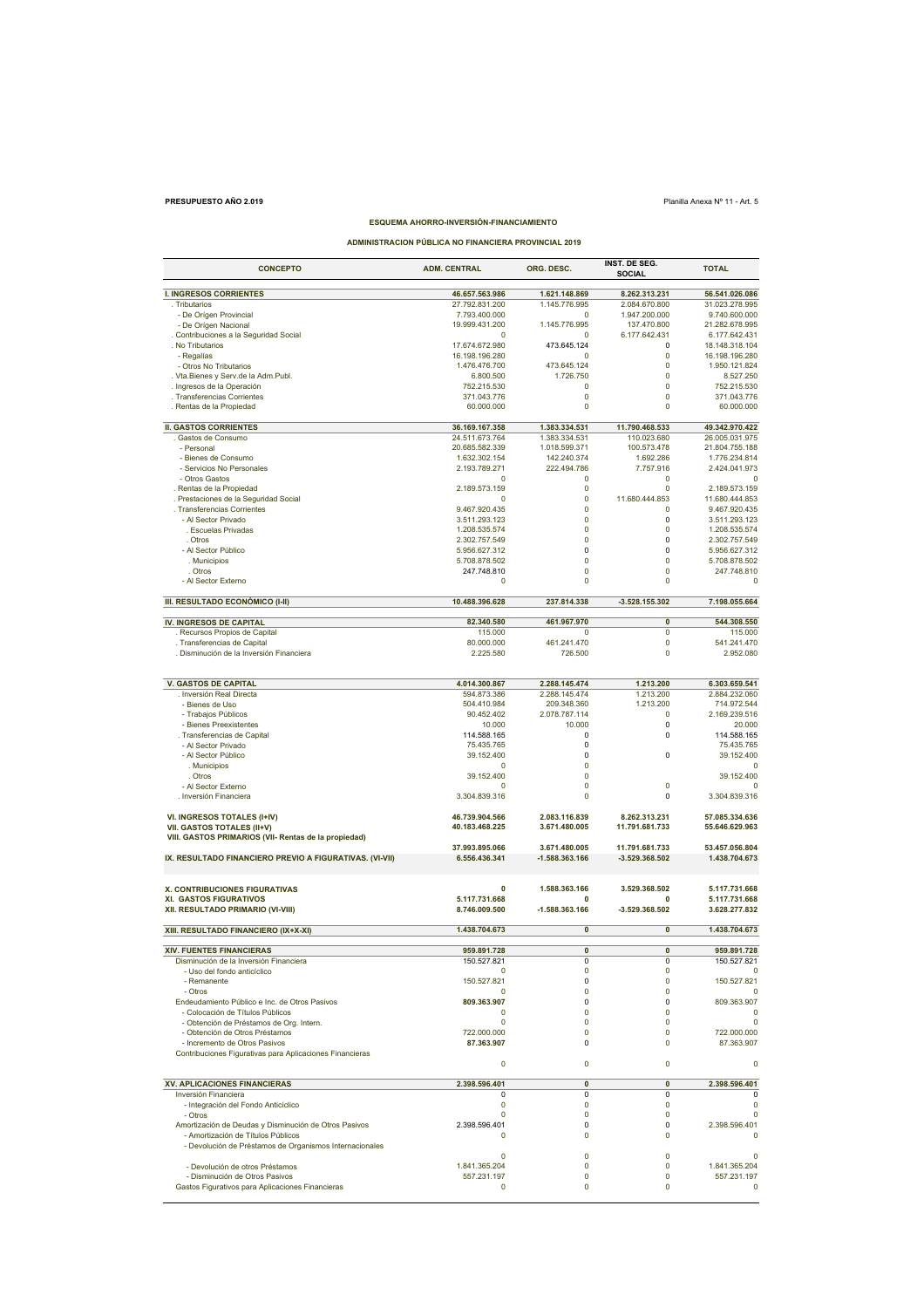#### Planilla Anexa Nº 12 - ART. 6º

|                           |              |                   |                   |                        |    |                 |                    |                     |                    |                          |                               |              |                  |       | PLANTA DE PERSONAL PERMANENTE                                                                   |          |                    |                                          |                       |               |                        |                |         |       |         |                             |      |              |                |              |       |
|---------------------------|--------------|-------------------|-------------------|------------------------|----|-----------------|--------------------|---------------------|--------------------|--------------------------|-------------------------------|--------------|------------------|-------|-------------------------------------------------------------------------------------------------|----------|--------------------|------------------------------------------|-----------------------|---------------|------------------------|----------------|---------|-------|---------|-----------------------------|------|--------------|----------------|--------------|-------|
|                           |              |                   |                   |                        |    |                 |                    |                     |                    |                          |                               |              |                  |       | ADMINISTRACIÓN CENTRAL Y ORGANISMOS DESCENTRALIZADOS<br>CLASIFICACIÓN INSTITUCIONAL Y POR CLASE |          |                    |                                          |                       |               |                        |                |         |       |         |                             |      |              |                |              |       |
|                           |              |                   |                   |                        |    |                 |                    |                     |                    |                          | <b>ADMINISTRACION CENTRAL</b> |              |                  |       |                                                                                                 |          |                    |                                          |                       |               |                        |                |         |       |         | ORGANISMOS DESC.Y CTAS.ESP. |      |              |                | (*A*)        |       |
| <b>CLASE</b>              | <b>TOTAL</b> | PODER<br>JUDICIAL | PODER<br>GISLATIV | $\overline{p}$<br>5UB. | 줖  | <b>FISCALÍA</b> | CONSEJO<br>MAGIST. | TRIBUNAL<br>CUENTAS | g<br>$\mathcal{Q}$ | POLICIA<br>$\rightarrow$ | $\overline{a}$<br>뜺<br>z      | $_{\rm CAP}$ | $\mathsf{C.P.E}$ | MSyA  | M.D.S                                                                                           | M.S.G.G  | TRIBUNAL<br>DISCIP | MINISTERIO DE<br>LA PRODUC.<br>COM E IND | CASA DE<br>SANTA CRUZ | <b>MITESS</b> | EFATURA DE<br>GABINETE | īοι<br>SUB.    | A.G.V.P | ving) | I.E.S.C | A.S.I.P                     | EPO: |              | <b>JDO PCI</b> | <b>TOTAL</b> | C.P.S |
|                           |              |                   |                   |                        |    |                 |                    |                     |                    |                          |                               |              |                  |       |                                                                                                 |          |                    |                                          |                       |               |                        |                |         |       |         |                             |      |              |                |              |       |
| Autoridades Superiores    | 2.115        |                   | 25                | 1.498                  | 36 | 28              | 9                  | 167                 | 217                |                          | 144                           | 133          | 192              | 111   | 143                                                                                             | 152      | 13                 | 94                                       |                       | 54            |                        | 515            | 292     | 82    | 20      | 89                          | 32   |              |                | 77           | 77    |
| P. Profesional            | 117          |                   |                   | 72                     |    |                 |                    |                     | $\mathcal{R}$      |                          |                               | 26           | $\overline{z}$   |       | 28                                                                                              | $\Omega$ |                    | $\overline{ }$                           |                       |               |                        | 44             |         |       | 17      |                             | 20   |              |                |              | $-1$  |
| P. Adm. y Técnico         | 4.832        | 1.092             |                   | 3.015                  | 28 | $\Omega$        |                    | 95                  | 52                 |                          | 157                           | 123          | 649              | 778   | 459                                                                                             | 283      |                    | 269                                      |                       | 97            |                        | 596            | 203     | 210   | 19      | 146                         | 18   |              |                | 129          | 129   |
| P. Obrero Maest. y Ser.   | 4.091        | 122               |                   | 3.569                  | 26 |                 |                    | 8                   | 96                 |                          | 21                            | 28           | 1.602            | 988   | 709                                                                                             | 44       | $\overline{2}$     | 17                                       |                       | 28            |                        | 390            | 332     | 11    | 17      |                             | 24   |              |                | 10           | 10    |
| P. Técnico                | 91           |                   |                   | 89                     |    |                 |                    |                     | 12                 |                          |                               | 36           | 13               |       | 24                                                                                              |          |                    | $\Delta$                                 |                       |               |                        | $\overline{2}$ |         |       |         |                             |      |              |                | $\sqrt{2}$   |       |
| P. Docente                | 11.539       |                   |                   | 11.539                 |    |                 |                    |                     |                    | 60                       |                               |              | 11,479           |       |                                                                                                 |          |                    |                                          |                       |               |                        | $\Omega$       |         |       |         |                             |      |              |                | $\Omega$     |       |
| P. Seguridad              | 5.744        |                   |                   | 5.744                  |    |                 |                    |                     |                    | 5.744                    |                               |              |                  |       |                                                                                                 |          |                    |                                          |                       |               |                        | $\Omega$       |         |       |         |                             |      |              |                | $\Omega$     |       |
| P. Régimen Bancario       | 5            |                   |                   | 5                      |    |                 |                    |                     |                    |                          |                               |              |                  |       |                                                                                                 | 5        |                    |                                          |                       |               |                        | $\Omega$       |         |       |         |                             |      |              |                | $\Omega$     |       |
| P. Sindicato Arg. Tel.    | $\mathbf{0}$ |                   |                   | $\Omega$               |    |                 |                    |                     |                    |                          |                               |              |                  |       |                                                                                                 |          |                    |                                          |                       |               |                        | $\Omega$       |         |       |         |                             |      |              |                | $\Omega$     |       |
| P. 1795                   | 1.768        |                   |                   | 1.768                  |    |                 |                    |                     |                    |                          |                               |              |                  | 1.768 |                                                                                                 |          |                    |                                          |                       |               |                        | $\Omega$       |         |       |         |                             |      |              |                | $\Omega$     |       |
| P. 1200                   | 1.171        |                   |                   | 1.171                  |    |                 |                    |                     |                    |                          |                               |              |                  | 1.171 |                                                                                                 |          |                    |                                          |                       |               |                        | $\Omega$       |         |       |         |                             |      |              |                | $\Omega$     |       |
| Personal Aeronautico      | 21           |                   |                   | 21                     |    |                 |                    |                     |                    |                          |                               |              |                  |       |                                                                                                 | 21       |                    |                                          |                       |               |                        | $\mathbf{r}$   |         |       |         |                             |      |              |                | $\sqrt{2}$   |       |
| Cuerpo Sanitario Policial | $\Omega$     |                   |                   | $\Omega$               |    |                 |                    |                     |                    |                          |                               |              |                  |       |                                                                                                 |          |                    |                                          |                       |               |                        |                |         |       |         |                             |      |              |                |              |       |
| P. Magist. Y Func.        | 255          | 255               |                   | $\Omega$               |    |                 |                    |                     |                    |                          |                               |              |                  |       |                                                                                                 |          |                    |                                          |                       |               |                        | $\Omega$       |         |       |         |                             |      |              |                | $\Omega$     |       |
| P. Magist. De Reempla.    | 21           | 21                |                   | $\Omega$               |    |                 |                    |                     |                    |                          |                               |              |                  |       |                                                                                                 |          |                    |                                          |                       |               |                        |                |         |       |         |                             |      |              |                | $\Omega$     |       |
| P. Legislatura            | 786          |                   | 786               |                        |    |                 |                    |                     |                    |                          |                               |              |                  |       |                                                                                                 |          |                    |                                          |                       |               |                        |                |         |       |         |                             |      |              |                |              |       |
|                           |              |                   |                   |                        |    |                 |                    |                     |                    |                          |                               |              |                  |       |                                                                                                 |          |                    |                                          |                       |               |                        |                |         |       |         |                             |      |              |                |              |       |
| <b>TOTAL:</b>             | 32.556       | 1.490             | 811               | 28.491                 | 90 | 37              | 9                  | 270                 | 380                | 5.813                    | 323                           | 346          | 13.942           | 4.816 | 1.363                                                                                           | 505      | 22                 | 391                                      | $^{\circ}$            | 179           | 5                      | 1.547          | 827     | 303   | 74      | 249                         | 94   | $\mathbf{0}$ | $\Omega$       | 217          | 217   |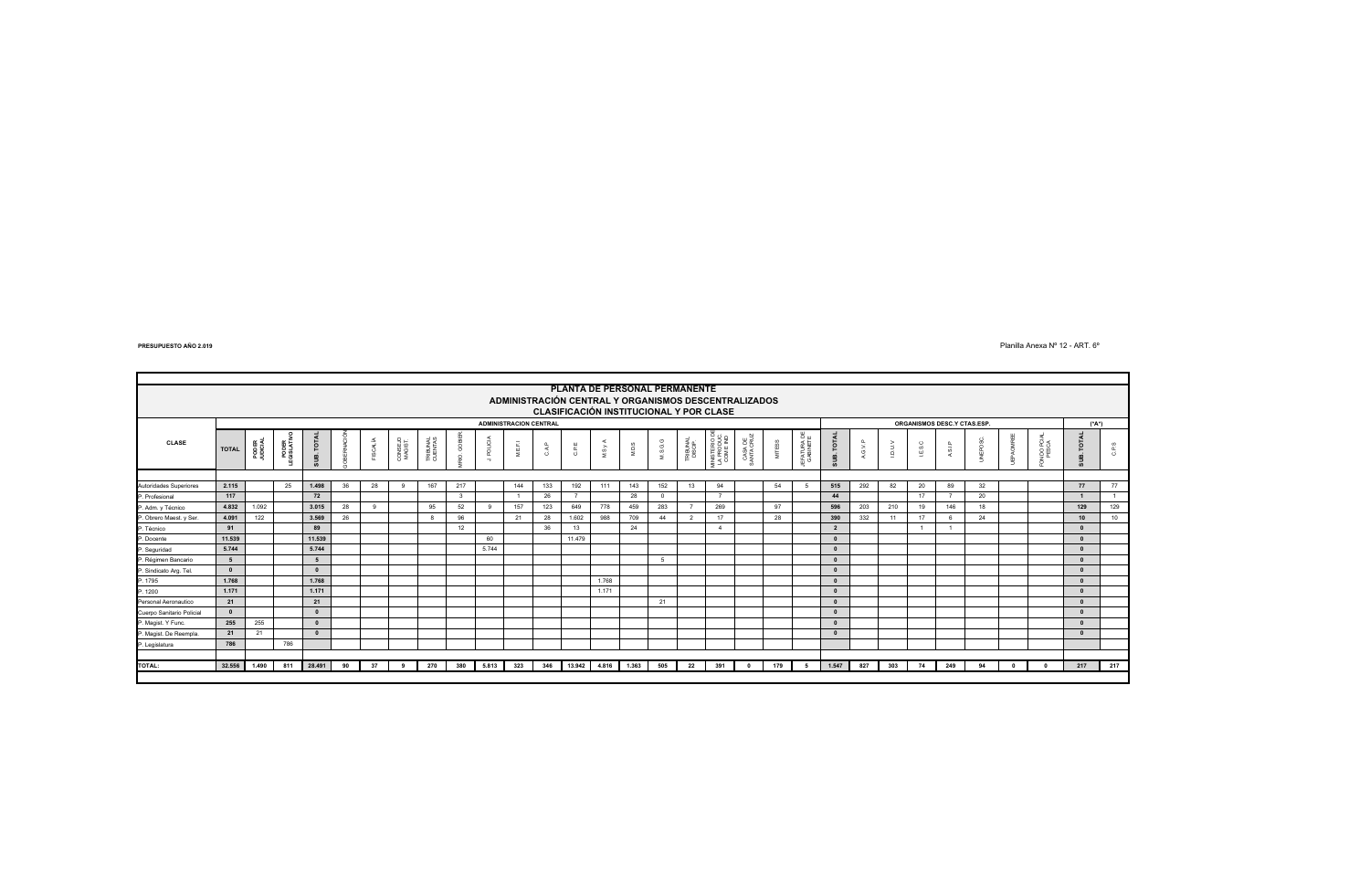$\blacksquare$ 

#### $P$ lanilla Anexa № 13 - ART. 7<sup>o</sup>

|                           | PLANTA DE PERSONAL CONTRATADO Y TRANSITORIO<br>ADMINISTRACIÓN CENTRAL Y ORGANISMOS DESCENTRALIZADOS<br>CLASIFICACIÓN INSTITUCIONAL Y POR CLASE |     |                         |              |              |                 |              |                     |             |            |          |     |     |      |      |      |              |                                         |                         |          |                       |              |      |         |              |              |            |          |                                          |              |                |
|---------------------------|------------------------------------------------------------------------------------------------------------------------------------------------|-----|-------------------------|--------------|--------------|-----------------|--------------|---------------------|-------------|------------|----------|-----|-----|------|------|------|--------------|-----------------------------------------|-------------------------|----------|-----------------------|--------------|------|---------|--------------|--------------|------------|----------|------------------------------------------|--------------|----------------|
|                           | ORG. DESC.Y CTAS.ESP.<br><b>ADMINISTRACION CENTRAL</b><br>$(*A*)$                                                                              |     |                         |              |              |                 |              |                     |             |            |          |     |     |      |      |      |              |                                         |                         |          |                       |              |      |         |              |              |            |          |                                          |              |                |
| CLASE                     | <b>TOTAL</b>                                                                                                                                   |     | PODER<br>GISLATIV<br>÷. | SUB. TOTAL   | GOBERNACIÓN  | <b>FISCALÍA</b> | ONSEJO MAGIS | TRIBUNAL<br>CUENTAS | MRIO. GOBIE | J. POLICIA | $M.E.F.$ | GAP | GPE | MSyA | NIDS | MSGG | RIBUNAL DISC | MINISTERIO DE LA<br>PRODUC. COM E<br>ND | JEFATURA DE<br>GABINETE | MITESS   | CASA DE SANTA<br>CRUZ | SUB. TOTAL   | AGVP | $\geqq$ | ESC          | ASIP         | UNEPOSC.   | UEPAOMRE | NDO PCIAL<br>PESCA<br>$\overline{\circ}$ | SUB. TOTAL   | C.P.S          |
|                           |                                                                                                                                                |     |                         |              |              |                 |              |                     |             |            |          |     |     |      |      |      |              |                                         |                         |          |                       |              |      |         |              |              |            |          |                                          |              |                |
|                           |                                                                                                                                                |     |                         |              |              |                 |              |                     |             |            |          |     |     |      |      |      |              |                                         |                         |          |                       |              |      |         |              |              |            |          |                                          |              |                |
| Autoridades Superiores    | $\overline{4}$                                                                                                                                 |     |                         |              |              |                 |              |                     |             |            |          | 3   |     |      |      |      | $\mathbf{0}$ |                                         | $\Omega$                |          |                       | $\Omega$     |      |         |              | $^{\circ}$   | $^{\circ}$ |          |                                          | $\mathbf{0}$ |                |
| P. adm. Y Tecnico         | 295                                                                                                                                            |     |                         | 286          |              |                 |              | $\mathbf{B}$        | 15          | 6          |          |     | 189 | 39   | 18   | 3    |              | 12                                      |                         |          |                       | 8            |      |         | $\mathbf{R}$ |              |            |          |                                          |              |                |
| P. Obrero Maest. Y Ser.   | 1.022                                                                                                                                          |     |                         | 1.021        |              |                 |              |                     |             |            |          |     | 810 | 122  | 89   |      |              |                                         |                         |          |                       |              |      |         |              |              |            |          |                                          | $\mathbf{0}$ |                |
| Transitorio               | 29                                                                                                                                             |     |                         | $\mathbf{3}$ |              |                 |              | 3                   |             |            |          |     |     |      |      |      |              |                                         |                         |          |                       | 26           | 26   |         |              |              |            |          |                                          | $\mathbf{0}$ |                |
| P. Docente                | $\mathbf{0}$                                                                                                                                   |     |                         | $\Omega$     |              |                 |              |                     |             |            |          |     |     |      |      |      |              |                                         |                         |          |                       | $\mathbf{0}$ |      |         |              |              |            |          |                                          | $\mathbf{0}$ |                |
| P. Seguridad              | $\mathbf{0}$                                                                                                                                   |     |                         | $\Omega$     |              |                 |              |                     |             |            |          |     |     |      |      |      |              |                                         |                         |          |                       | $\mathbf 0$  |      |         |              |              |            |          |                                          | $\mathbf{0}$ |                |
| P. Regimen Bancario       | $\mathbf{0}$                                                                                                                                   |     |                         | $\Omega$     |              |                 |              |                     |             |            |          |     |     |      |      |      |              |                                         |                         |          |                       | $\mathbf{0}$ |      |         |              |              |            |          |                                          | $\mathbf{0}$ |                |
| P. Sindicado Arg. Tel.    | $\mathbf{0}$                                                                                                                                   |     |                         | $\Omega$     |              |                 |              |                     |             |            |          |     |     |      |      |      |              |                                         |                         |          |                       | $\mathbf{0}$ |      |         |              |              |            |          |                                          | $\mathbf{0}$ |                |
| P. 1795                   | 192                                                                                                                                            |     |                         | 192          |              |                 |              |                     |             |            |          |     |     | 192  |      |      |              |                                         |                         |          |                       | $\mathbf{0}$ |      |         |              |              |            |          |                                          | $\mathbf{0}$ |                |
| P. 1200                   | 95                                                                                                                                             |     |                         | 95           |              |                 |              |                     |             |            |          |     |     | 95   |      |      |              |                                         |                         |          |                       | $\Omega$     |      |         |              |              |            |          |                                          | $\mathbf{0}$ |                |
| Personal Aeronautico      | $\mathbf{0}$                                                                                                                                   |     |                         | $\Omega$     |              |                 |              |                     |             |            |          |     |     |      |      |      |              |                                         |                         |          |                       | $\Omega$     |      |         |              |              |            |          |                                          | $\mathbf{0}$ |                |
| Cuerpo Sanitario Policial | $\mathbf{0}$                                                                                                                                   |     |                         | $\Omega$     |              |                 |              |                     |             |            |          |     |     |      |      |      |              |                                         |                         |          |                       | $\mathbf{0}$ |      |         |              |              |            |          |                                          | $\mathbf{0}$ |                |
| Contratado s              | 25                                                                                                                                             |     | 25                      | $\Omega$     |              |                 |              |                     |             |            |          |     |     |      |      |      |              |                                         |                         |          |                       | $\Omega$     |      |         |              |              |            |          |                                          | $\mathbf{0}$ |                |
| Contratado Ley 3526       | 130                                                                                                                                            | 130 |                         | $\mathbf{0}$ |              |                 |              |                     |             |            |          |     |     |      |      |      |              |                                         |                         |          |                       | $\mathbf 0$  |      |         |              |              |            |          |                                          | $\mathbf{0}$ |                |
|                           |                                                                                                                                                |     |                         |              |              |                 |              |                     |             |            |          |     |     |      |      |      |              |                                         |                         |          |                       |              |      |         |              |              |            |          |                                          |              |                |
| <b>TOTAL:</b>             | 1.792                                                                                                                                          | 130 | 25                      | 1.601        | $\mathbf{0}$ |                 |              | 6                   | 15          |            |          | - 3 | 999 | 448  | 107  | 3    |              | 12                                      | $\Omega$                | $\Omega$ | $\Omega$              | 35           | 26   |         |              | $\mathbf{0}$ | 0          | $\Omega$ | $\mathbf{0}$                             |              | $\overline{1}$ |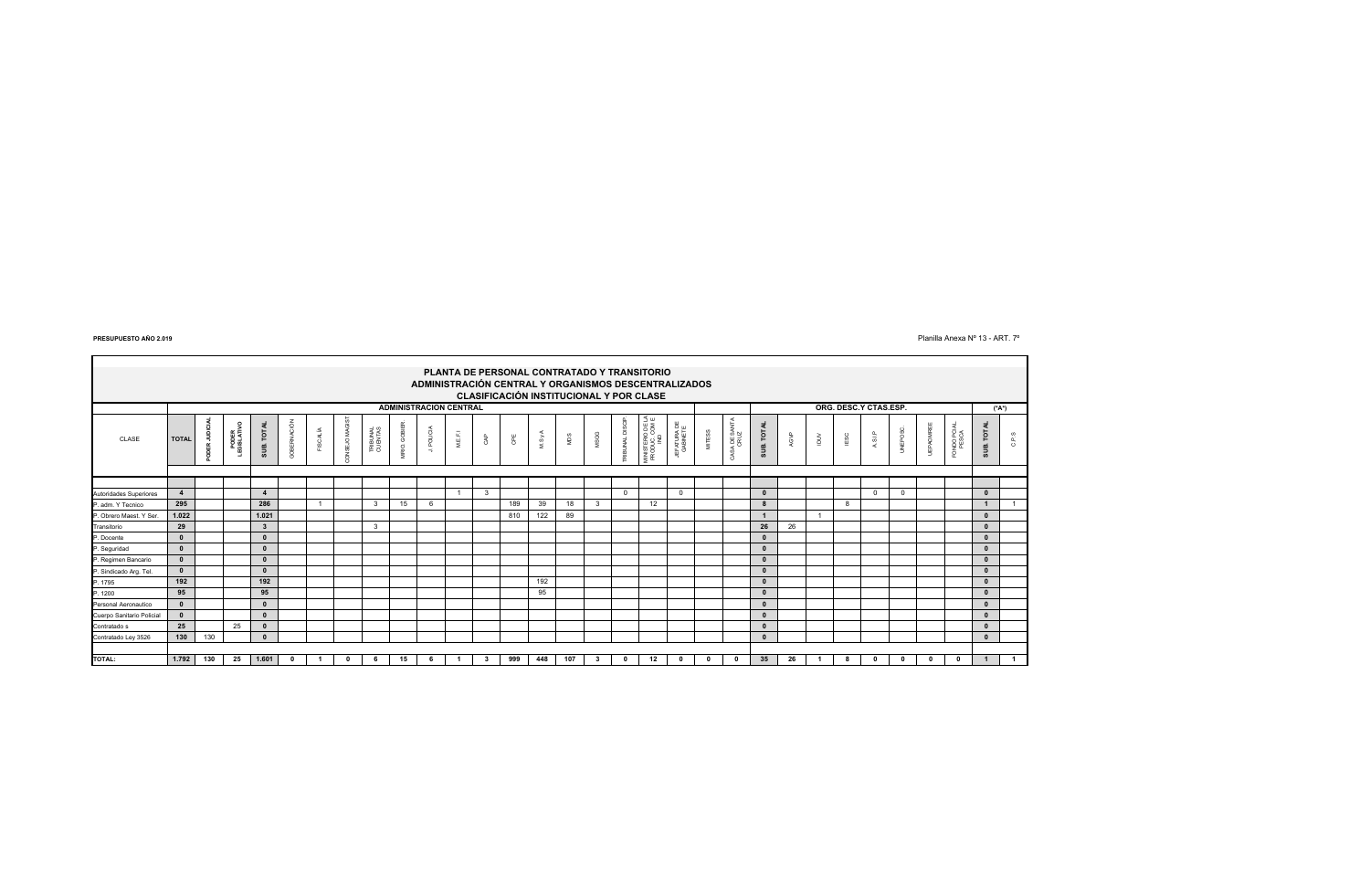Planilla Anexa Nº 14

|                        | CARGOS VACANTES CATEGORIAS NIVEL (255;254;253;244;243;242;241) AUTORIDADES SUPERIORES           |     |  |     |  |  |                    |    |    |  |    |       |        |    |    |         |                                   |                |         |    |         |  |  |  |  |
|------------------------|-------------------------------------------------------------------------------------------------|-----|--|-----|--|--|--------------------|----|----|--|----|-------|--------|----|----|---------|-----------------------------------|----------------|---------|----|---------|--|--|--|--|
|                        | ADMINISTRACIÓN CENTRAL Y ORGANISMOS DESCENTRALIZADOS<br>CLASIFICACIÓN INSTITUCIONAL Y POR CLASE |     |  |     |  |  |                    |    |    |  |    |       |        |    |    |         |                                   |                |         |    |         |  |  |  |  |
|                        | ORGANISMOS DESC.Y CTAS.ESP.<br><b>ADMINISTRACION CENTRAL</b>                                    |     |  |     |  |  |                    |    |    |  |    | (*A*) |        |    |    |         |                                   |                |         |    |         |  |  |  |  |
| CLASE                  | <b>TOTAL</b>                                                                                    | 88  |  |     |  |  | CONSEJO<br>MAGIST. |    |    |  |    |       | ш<br>ō |    |    | 专员<br>ᄒ | NISTERIO<br>A PRODUC<br>COM E NIC | õ.,<br>ATURA I | $\circ$ |    | $\circ$ |  |  |  |  |
|                        |                                                                                                 |     |  |     |  |  |                    |    |    |  |    |       |        |    |    |         |                                   |                |         |    |         |  |  |  |  |
| Autoridades Superiores | 196                                                                                             |     |  | 151 |  |  |                    | 32 | 14 |  | 14 | 26    |        | 14 |    |         |                                   |                | 39      |    |         |  |  |  |  |
| Jefauras Dep/Div/Secc  | 790                                                                                             | 604 |  | 154 |  |  |                    | 27 |    |  |    |       |        |    | n. |         |                                   |                | 30      |    |         |  |  |  |  |
|                        |                                                                                                 |     |  |     |  |  |                    |    |    |  |    |       |        |    |    |         |                                   |                |         |    |         |  |  |  |  |
| TOTAL:                 | 986                                                                                             | 604 |  | 305 |  |  |                    | 59 |    |  |    |       |        |    |    |         |                                   |                |         | 10 |         |  |  |  |  |
|                        |                                                                                                 |     |  | 382 |  |  |                    |    |    |  |    |       |        |    |    |         |                                   |                |         |    |         |  |  |  |  |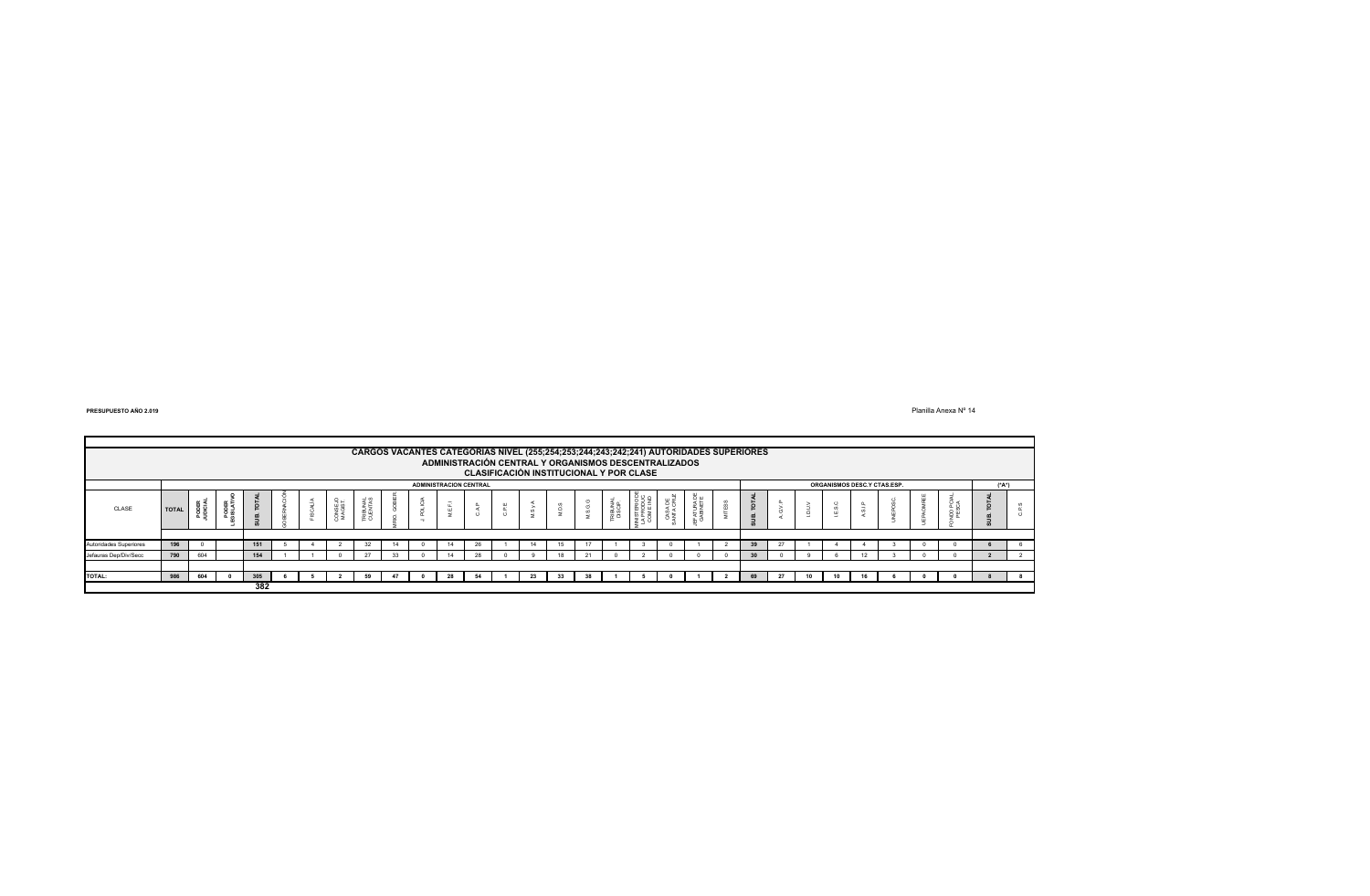| <b>CONCEPTO</b>                                                                 | L.O.A.S.                   | I.S.P.R.O.                 | <b>CANAL 9</b>                | C.S.S                                  | <b>S.P.S.E.</b>                | <b>DISTRIGAS S.A.</b>          | FO.MI.CRUZ S.E.            | <b>TOTAL</b>                    |
|---------------------------------------------------------------------------------|----------------------------|----------------------------|-------------------------------|----------------------------------------|--------------------------------|--------------------------------|----------------------------|---------------------------------|
| <b>I. INGRESOS CORRIENTES</b>                                                   | 366.369.785                | 261.550.000                | 140.779.861                   | 4.129.277.599                          | 2.242.700.000                  | 1.769.842.978                  | 823.800.000                | 9.734.320.223                   |
| Contribuciones a la Seguridad Social                                            | 0                          | 0                          | 0                             | 3.295.817.456                          | 0                              | 0                              | 0                          | 3.295.817.456                   |
| . No Tributarios                                                                | $\mathbf 0$                | $\circ$                    | 0                             | $\circ$                                | 222.500.000                    | $\mathbf 0$                    | $\pmb{0}$                  | 222.500.000                     |
| - Regalías                                                                      | $\mathbf 0$                | $\circ$                    | 0                             | $\pmb{0}$                              | $\mathbf 0$                    | $\mathbf 0$                    | $\pmb{0}$                  | 0                               |
| - Tasas y Tarifas                                                               | $\mathbf 0$                | $\pmb{0}$                  | 0                             | $\pmb{0}$                              | $\pmb{0}$                      | $\mathbf 0$                    | $\pmb{0}$                  | 0                               |
| - Multas                                                                        | $\mathbf 0$                | $\circ$                    | $\mathbf 0$                   | $\theta$                               | $\mathbf 0$                    | $\circ$                        | $\pmb{0}$                  | 0                               |
| - Canones                                                                       | $\mathbf 0$                | $\circ$                    | 0                             | $\mathbf 0$                            | $\mathbf 0$                    | $\mathbf 0$                    | $\pmb{0}$                  | $\mathbf{0}$                    |
| - Otros                                                                         | $\mathbf 0$                | $\theta$                   | $\mathbf 0$                   | $\mathbf 0$                            | 222.500.000                    | $\mathbf 0$                    |                            | 222.500.000                     |
| Venta.Bienes y Servicios                                                        | 366.354.741                | 260.300.000                | 4.000.000                     | 63.051.565                             | 2.020.200.000                  | 1.769.842.978                  | 823.800.000                | 5.307.549.284                   |
| Rentas de la Propiedad                                                          | 15.044                     | 1.250.000                  |                               | $\circ$                                | $\circ$                        | 0                              | $\pmb{0}$                  | 1.265.044                       |
| Transferencias Corrientes                                                       | $\mathbf 0$                | $\circ$                    | 136.779.861                   | 770.408.578                            | 0                              | 0                              | $\pmb{0}$                  | 907.188.439                     |
| <b>II. GASTOS CORRIENTES</b>                                                    | 125.557.799                | 195.372.500                | 140.779.861                   | 4.117.205.181                          | 4.008.725.000                  | 1.479.521.365                  | 612.414.667                | 10.679.576.373                  |
| Gastos                                                                          | 125.557.799                | 195.372.500                | 140.779.861                   | 4.117.205.181                          | 4.008.725.000                  | 1.479.521.365                  | 612.414.667                | 10.679.576.373                  |
| - Personal                                                                      | 47.147.498                 | 41.687.500                 | 114.679.861                   | 241.251.895                            | 1.404.000.000                  | 150.201.051                    | 138.591.796                | 2.137.559.601                   |
| - Bienes de Consumo                                                             | 4.374.030                  | 1.190.000                  | 3.300.000                     | 1.146.521.728                          | 318.100.000                    | 1.106.548.523                  | 120.000.000                | 2.700.034.281                   |
| - Servicios no personales                                                       | 74.036.271                 | 152.495.000                | 22.800.000                    | 2.729.431.558                          | 2.286.625.000                  | 168.504.836                    | 353.822.871                | 5.787.715.536                   |
| - Otros Gastos                                                                  | $\mathbf 0$                | $\pmb{0}$                  | $\mathbf 0$                   | $\pmb{0}$                              | $\mathbf 0$                    | 54.266.955                     | $\pmb{0}$                  | 54.266.955                      |
| Rentas de la Propiedad                                                          | $\mathbf 0$                | $\circ$                    | 0                             | $\mathbf 0$                            | 0                              | 0                              | $\pmb{0}$                  | $\mathbf 0$                     |
| . Transferencias Corrientes<br>- Al Sector Privado                              | $\mathbf 0$                | $\circ$                    | 0                             | $\circ$                                | $\mathbf 0$                    | $\mathbf 0$                    | $\pmb{0}$                  | $\mathbf 0$                     |
| - Al Sector Público                                                             | $\mathbf 0$<br>$\mathbf 0$ | $\pmb{0}$<br>$\theta$      | 0<br>0                        | $\pmb{0}$<br>0                         | 0<br>0                         | $\mathbf 0$<br>$\mathbf 0$     | $\pmb{0}$<br>$\mathbf 0$   | $\Omega$<br>0                   |
|                                                                                 |                            |                            |                               |                                        |                                |                                |                            |                                 |
| III. RESULTADO ECONÓMICO (I-II)                                                 | 240.811.986                | 66.177.500                 | 0                             | 12.072.418                             | $-1.766.025.000$               | 290.321.613                    | 211.385.333                | $-945.256.150$                  |
| <b>IV. INGRESOS DE CAPITAL</b>                                                  | $\mathbf{0}$               | 3.000.000                  | 39.152.400                    | $\pmb{\mathsf{o}}$                     | $\mathbf{0}$                   | $\pmb{\mathsf{o}}$             | $\pmb{0}$                  | 42.152.400                      |
| Recursos Propios de Capital                                                     | $\pmb{0}$                  | $\pmb{0}$                  | 0                             | $\ddot{\mathbf{0}}$                    | $\mathbf 0$                    | $\mathbf 0$                    | $\pmb{0}$                  | 0                               |
| . Transferencias de Capital                                                     | $\mathbf 0$                | $\circ$                    | 39.152.400                    | $\pmb{0}$                              | $\mathbf 0$                    | $\mathbf 0$                    | $\pmb{0}$                  | $\mathbf 0$                     |
| . Disminución de la Inversión Financiera                                        | $\mathbf 0$                | 3.000.000                  | $\mathbf 0$                   | $\pmb{0}$                              | 0                              | $\mathbf 0$                    | $\pmb{0}$                  | $\mathbf 0$                     |
| <b>V. GASTOS DE CAPITAL</b>                                                     | 24.885.506                 | 15.200.000                 | 39.152.400                    | 12.072.418                             | 242.600.000                    | 290.321.613                    | 10.000.000                 | 624.231.937                     |
| Bienes de Uso.                                                                  | 15.885.506                 | 9.200.000                  | 39.152.400                    | 12.072.418                             | 43.400.000                     | 9.781.834                      | $\pmb{0}$                  | 129.492.158                     |
| . Trabajos Públicos (Anexo )                                                    | 9.000.000                  | $\pmb{0}$                  | 0                             | $\pmb{0}$                              | 199.200.000                    | 280.539.779                    | $\pmb{0}$                  | 488.739.779                     |
| <b>Bienes Preexistentes</b>                                                     | $\mathbf 0$                | $\pmb{0}$                  | 0                             | $\theta$                               | $\mathbf 0$                    | $\mathbf 0$                    | 10.000.000                 |                                 |
| . Transferencias de Capital                                                     | $\mathbf 0$                | $^{\circ}$                 | 0                             | $\mathbf 0$                            | 0                              | 0                              | 0                          | 0                               |
| - Al Sector Privado<br>- Al Sector Público                                      | $\mathbf 0$                | $\circ$                    | 0                             | $\mathbf 0$                            | $\mathbf 0$                    | $\mathbf 0$                    | $\mathbf 0$                | $\mathbf 0$                     |
| - Al Sector Externo                                                             | $\mathbf 0$                | $\circ$                    | $\Omega$                      | $\mathbf 0$                            | 0                              | $\Omega$                       | $\pmb{0}$                  | $\Omega$                        |
| . Inversión Financiera                                                          | $\circ$<br>$\mathbf 0$     | $\circ$<br>6.000.000       | 0<br>0                        | $\mathbf 0$<br>$\mathbf 0$             | $\mathbf 0$<br>0               | $\mathbf 0$<br>$\mathbf 0$     | $\pmb{0}$<br>$\mathbf 0$   | $\mathbf 0$<br>6.000.000        |
|                                                                                 |                            |                            |                               |                                        |                                |                                |                            |                                 |
| VI. INGRESOS TOTALES (I+IV)<br>VII. GASTOS TOTALES (II+V)                       | 366.369.785<br>150.443.305 | 264.550.000<br>210.572.500 | 179.932.261<br>179.932.261    | 4.129.277.599<br>4.129.277.599         | 2.242.700.000<br>4.251.325.000 | 1.769.842.978<br>1.769.842.978 | 823.800.000<br>622.414.667 | 9.776.472.623<br>11.313.808.310 |
| IX. RESULTADO FINANCIERO (VI-VII)                                               | 215.926.480                | 53.977.500                 | $\mathbf{0}$                  | $\pmb{0}$                              | $-2.008.625.000$               | $\mathbf 0$                    | 201.385.333                | -1.537.335.687                  |
| <b>X. FUENTES FINANCIERAS</b>                                                   | $\mathbf{0}$               | $\mathbf{0}$               | $\overline{0}$                | $\overline{0}$                         | 2.259.539.316                  | $\mathbf{0}$                   | $\overline{0}$             | 2.259.539.316                   |
| Disminución de la Inversión Financiera                                          | $\overline{0}$             | $^{\circ}$                 | $\overline{0}$                | $\overline{0}$                         | O                              | $\overline{0}$                 | $\overline{0}$             | 0                               |
| - Uso del fondo anticíclico<br>- Remanentes                                     | $\Omega$<br>$\Omega$       | $\circ$<br>$\Omega$        | $\Omega$<br>$\Omega$          | $\mathbf 0$<br>$\Omega$                | $\circ$<br>$\circ$             | $\Omega$<br>$\Omega$           | $\pmb{0}$<br>$\Omega$      | $\mathbf 0$<br>$\mathbf 0$      |
| - Otros                                                                         | $\Omega$                   | $\Omega$                   | $\Omega$                      | $\Omega$                               | O                              | $\Omega$                       | $\Omega$                   | $\Omega$                        |
| Endeudamiento Público e Inc. de Otros Pasivos<br>- Obtención de Otros Préstamos | $\Omega$<br>$\Omega$       | $\Omega$<br>$\Omega$       | $\Omega$<br>$\Omega$          | $\Omega$<br>$\Omega$                   | 2.259.539.316<br>$\Omega$      | $\Omega$                       | $\Omega$<br>$\Omega$       | 2.259.539.316<br>$\Omega$       |
| - Incremento de Otros Pasivos                                                   | $\Omega$                   | $\Omega$                   | $\Omega$                      | $\Omega$                               | 2.259.539.316                  | $\Omega$                       | $\Omega$                   | 2.259.539.316                   |
| XI. APLICACIONES FINANCIERAS                                                    | 215.926.480                | 53.977.500                 | $\mathbf{0}$                  | $\overline{0}$                         | 250.914.316                    | $\overline{\mathbf{0}}$        | 201.385.333                | 722.203.629                     |
| Inversión Financiera<br>- Integración del Fondo Anticiclico                     | 10.796.325<br>$\circ$      | 18.892.125<br>$\circ$      | $\overline{0}$<br>$\mathbf 0$ | $\overline{\mathbf{0}}$<br>$\mathbf 0$ | $\Omega$<br>$\circ$            | $\overline{0}$<br>$\mathbf 0$  | $\circ$<br>$\pmb{0}$       | 29.688.450<br>$\Omega$          |
| - Otros                                                                         | 10.796.325                 | 18.892.125                 | $\mathbf 0$                   | $\pmb{0}$                              | $\mathbf 0$                    | $\mathbf 0$                    | $\pmb{0}$                  | 29.688.450                      |
| Amortización de Préstamos y Disminución de Otros<br>Pasivos                     | 205.130.155                | 35.085.375                 | $\mathbf 0$                   | $\mathbf 0$                            | 250.914.316                    | $\mathbf 0$                    | 201.385.333                | 692.515.179                     |
| - Devolución de Préstamos                                                       | $\mathbf 0$                | $\circ$                    | 0                             | $\circ$                                | 0                              | $\mathbf 0$                    | $\circ$                    | $\mathbf 0$                     |
| - Disminución de Otros Pasivos                                                  | 205.130.155                | 35.085.375                 | 0                             | $\mathbf 0$                            | 250.914.316                    | 0                              | 201.385.333                | 692.515.179                     |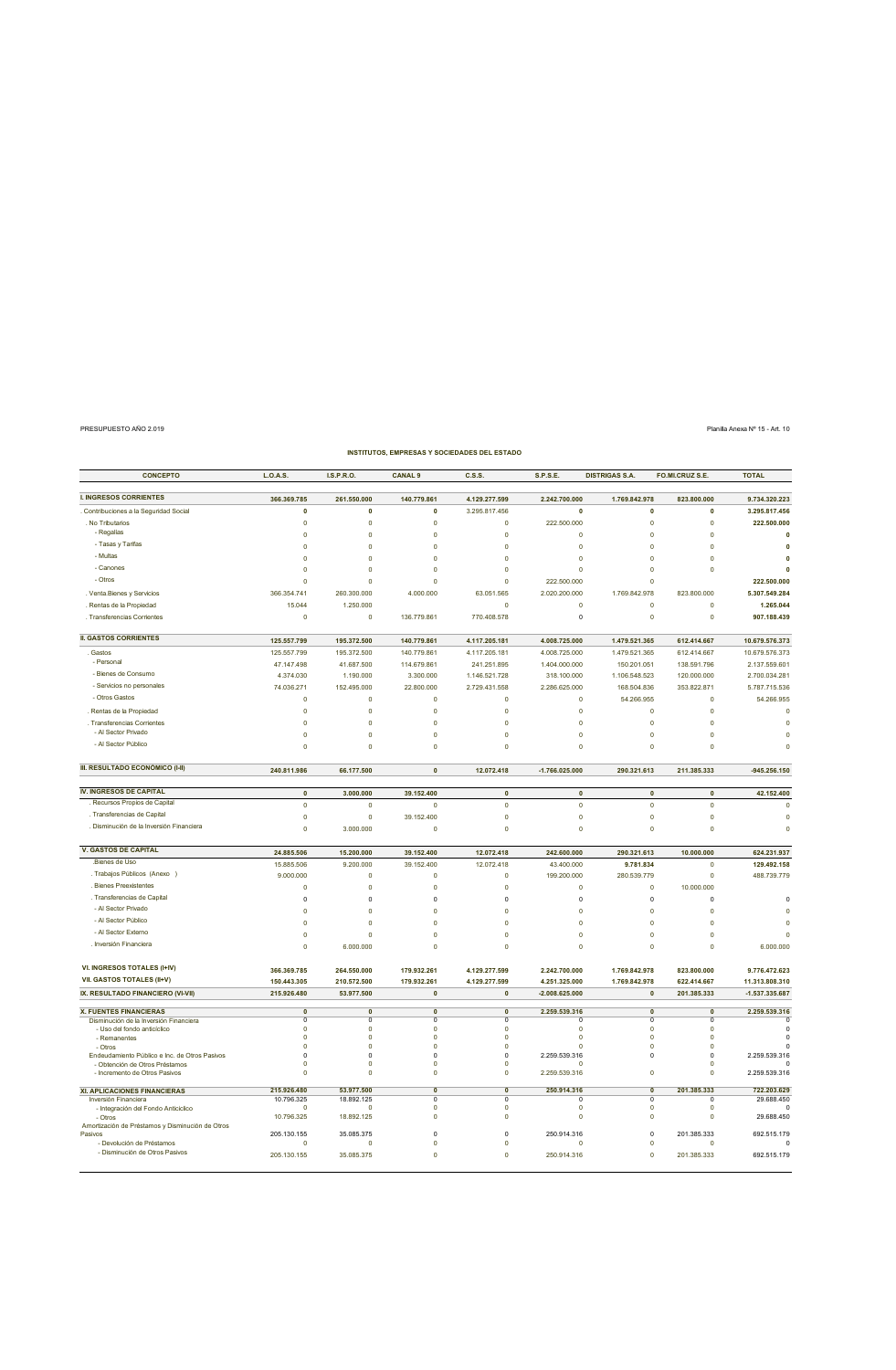**PRESUPUESTO AÑO 2.019** PLANILLA ANEXA № 16

# **C/ RECURSOS C/RENTAS AFECTADOS GENERALES ADMINISTRACIÓN CENTRAL GOBERNACIÓN 0 0 0 FISCALÍA DE ESTADO 0 0 0 PODER JUDICIAL 0 39.540.628 39.540.628 CONSEJO DE LA MAGISTRATURA 0 0 0 TRIBUNAL DE CUENTAS 0 30.798.000 30.798.000 MINISTERIO DE GOBIERNO 0 0 0 JEFATURA DE POLICÍA 0 0 MINISTERIO DE ECONOMÍA, FINANZAS E INFRAEST. 0 0 0 CONSEJO AGRARIO PROVINCIAL 0 14.000.000 14.000.000 CONSEJO PROVINCIAL DE EDUCACIÓN 0 0 0 MINISTERIO DE DESARROLLO SOCIAL 0 0 0 MINISTERIO SEC. GRAL. DE LA GOBERNACIÓN 0 0 0 CASA DE SANTA CRUZ 0 0 0 TRIBUNAL DE DISCIPLINA 0 0 0 HONORABLE CÁMARA DE DIPUTADOS 0 6.113.774 6.113.774 MINISTERIO DE LA PRODUCCIÓN 0 0 0 JEFATURA DE GABINETE 0 0 0 MINISTERIO DE SALUD 0 0 0 OBLIGACIONES A CARGO DEL TESORO 0 0 0 TOTAL DE ADMINISTRACION CENTRAL 0 90.452.402 90.452.402 ORG. DESCENTRALIZADOS Y CTAS. ESPECIALES ESCRIBANÍA MAYOR DE GOBIERNO 0 0 0 FONDO DEL PODER JUDICIAL 21.768.989 0 21.768.989 P.R.E.P.A.P.** 0 0 0 **A.G.V.P. 336.209.400 387.790.600 724.000.000** \*\* Convenios con Provincia 0 0 0 \*\* Coparticipación Vial 216.209.400 0 216.209.400 \*\* Obras provinciales 0 387.790.600 387.790.600 \*\* Obras de Infraestructura de contra estableceu en la contra estableceu en la contra estableceu en la contra estableceu en la contra estableceu en la contra estableceu en la contra estableceu en la contra estableceu en la \*\* Otras 120.000.000 0 120.000.000 0 120.000.000 0 120.000.000 120.000 0 120.000 0 120.000 0 120.000 0 120.000 0 120 0 120 0 120 0 120 0 120 0 120 0 120 0 120 0 120 0 120 0 120 0 120 0 120 0 120 0 120 0 120 0 120 0 120 0 1 \*\* FFFiR 0 0 0 **I.D.U.V. 1.288.769.291 0 1.288.769.291** \*\* Fondo Federal Solidario 150.527.821 0 150.527.821 \*\* Prog. Acciones para la Const. de Viviendas Sociales 237.241.470  $\frac{237.241.470}{747.000.000}$  237.241.470 \*\* FONAVI 747.000.000 0 747.000.000 \*\* Compensación inc II.b y II.e Consenso Fiscal L 27.429 80.000.000 80.000.000 80.000.000 \*\* Fondos Recuperos 74.000.000 0 74.000.000 **U.E.P.A.O.M.R.E.E. 0 0 ARANCELAMIENTO HOSPITALARIO** 0 **0 FONDO PROVINCIAL DE PESCA 0 0 0 UN.E.PO.S.C. 34.148.834 0 34.148.834** \*\* Propios 34.148.834 0 34.148.834 \*\* Rentas Grales and the contract of the contract of the contract of the contract of the contract of the contract of the contract of the contract of the contract of the contract of the contract of the contract of the contr \*\* Aportes Nación 0 0 0 **U.E.P.A.H.R.S.C. I.E.S.C** 0 9.800.000 **9.800.000 A.S.I.P** 300.000 0 **300.000 TOTAL ORG. DESCENT. Y CTAS. ESPECIALES 1.681.196.514 397.590.600 2.078.787.114 ORGANISMOS DE LA SEGURIDAD SOCIAL** - CAJA DE PREVISIÓN SOCIAL 0 0 0 **TOTAL ORGANISMOS DE LA SEG. SOCIAL 0 0 0 TOTAL TRABAJOS PÚBLICOS 1.681.196.514 488.043.002 2.169.239.516 TOTAL**

**TRABAJOS PÚBLICOS**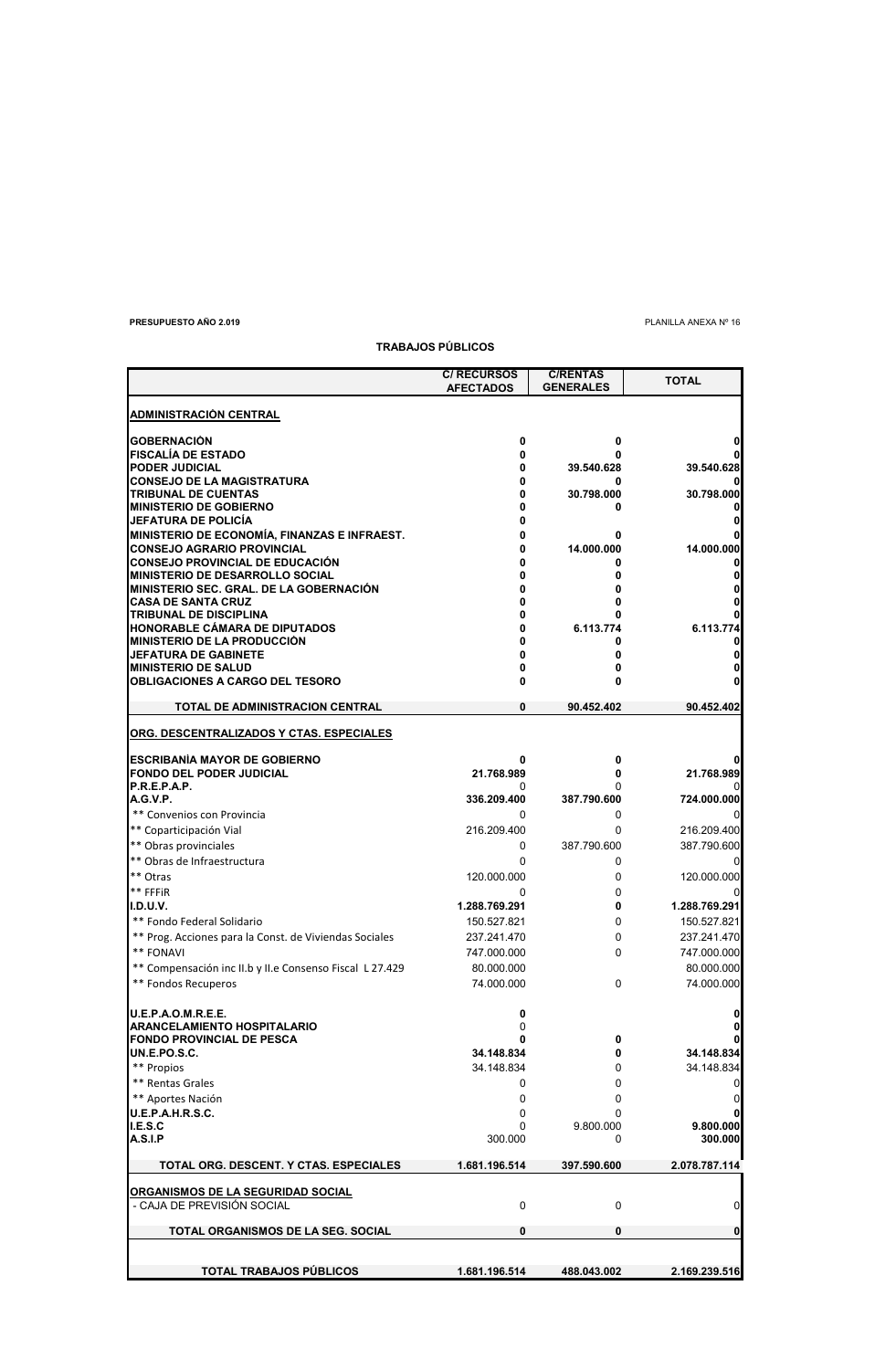# PRESUPUESTO AÑO 2.019 Planilla Anexa Nº 17

 $\overline{\phantom{0}}$ 

# **GASTO EN TRANSFERENCIAS**

# **POR CARÁCTER INSTITUCIONAL Y ECONÓMICO**

| Jurisdicciones / Recursos                                    | <b>Transf. Corrientes</b> | <b>Transf. de Capital</b> | Total             |
|--------------------------------------------------------------|---------------------------|---------------------------|-------------------|
| <b>TOTAL</b>                                                 | 21.148.365.288.00         | 114.588.165,00            | 21.262.953.453,00 |
| <b>ADMINISTRACION CENTRAL</b>                                | 9.467.920.435,00          | 114.588.165,00            | 9.582.508.600,00  |
| <b>MINISTERIO DE GOBIERNO</b>                                | 115.500.000,00            | 0,00                      | 115.500.000,00    |
| Ayudas Sociales a Personas                                   | 0,00                      | 0,00                      | 0,00              |
| Transf. a Fundación Santa Cruz Sustentable                   | 91.000.000,00             |                           | 91.000.000,00     |
| Transf. A Municipios y comisiones de Fomento                 | 20.000.000,00             |                           | 20.000.000,00     |
| Transf. Adm. Cental Nacional (U-15)                          | 4.500.000,00              | 0,00                      | 4.500.000,00      |
| MINISTERIO DE TRABAJO, EMPLEO Y SEG. SOCIAL                  | 183.974.005,00            | 0,00                      | 183.974.005,00    |
| Ayudas Sociales a Personas                                   | 93.600.000.00             | 0,00                      | 93.600.000,00     |
|                                                              |                           |                           |                   |
| MINISTERIO DE ECONOMÍA, FINANZAS E INFRAEST.                 | 86.474.915,00             | 0,00                      | 86.474.915,00     |
| Ayudas Sociales a Personas                                   | 3.899.090,00              | 0,00                      | 3.899.090,00      |
| SUBSIDIO CONSUMO DE GAS                                      | 0,00                      | 0,00                      | 0,00              |
| ACUERDOS COMP. Y OPER. TRANSF. B.S.C.S.A.                    | 3.899.090,00              | 0,00                      | 3.899.090,00      |
| Transf. Para act. Científicas y Académicas                   | 242.640,00                | 0,00                      | 242.640,00        |
| <b>ASAP</b>                                                  | 107.840,00                | 0,00                      | 107.840,00        |
| FORO PERMANENTE DE PRESUPUESTO                               | 134.800,00                | 0,00                      | 134.800,00        |
| Transf. al Sector Público Nacional                           | 82.333.185,00             | 0,00                      | 82.333.185,00     |
| CFI LEY 23548                                                | 77.357.946,00             | 0,00                      | 77.357.946,00     |
| <b>CIMOP</b>                                                 | 733.029,00                | 0,00                      | 733.029,00        |
|                                                              |                           |                           |                   |
| <b>COMISION ARBITRAL</b>                                     | 3.119.272,00              | 0,00                      | 3.119.272,00      |
| <b>COMISION FEDERAL DE IMPUESTOS</b>                         | 733.029,00                | 0,00                      | 733.029,00        |
| CONSEJO FEDERAL DE RESPONSABILIDAD FISCAL                    | 389.909,00                | 0,00                      | 389.909,00        |
| <b>CONSEJO AGRARIO PROVINCIAL</b>                            | 1.800.000,00              | 0,00                      | 1.800.000.00      |
| Tranf. a Empresas Privadas                                   | 1.000.000,00              | 0,00                      | 1.000.000,00      |
|                                                              |                           |                           |                   |
| <b>ESPECIES PERJUDICIALES</b>                                | 1.000.000,00              | 0,00                      | 1.000.000,00      |
| Transf. al Sector Público Nacional                           | 800.000.00                | 0,00                      | 800.000.00        |
| <b>BRIGADAS FORESTALES</b>                                   | 800.000.00                | 0,00                      | 800.000,00        |
| <b>CONSEJO PROVINCIAL DE EDUCACIÓN</b>                       | 1.227.195.574,00          | 0,00                      | 1.227.195.574,00  |
| Becas                                                        | 18.660.000,00             | 0,00                      | 18.660.000,00     |
| <b>BECAS EST. SECUNDARIOS</b>                                | 12.000.000,00             | 0,00                      | 12.000.000,00     |
| BECAS EST. UNIVERSITARIOS                                    | 6.660.000,00              | 0,00                      | 6.660.000,00      |
| Transf. a Instituciones de Enseñanza                         | 1.208.535.574,00          | 0,00                      | 1.208.535.574,00  |
| <b>AONIKENK</b>                                              |                           |                           |                   |
|                                                              | 4.750.000,00              | 0,00                      | 4.750.000,00      |
| ESCUELAS PRIVADAS LEY 263                                    | 1.103.785.574,00          | 0,00                      | 1.103.785.574,00  |
| <b>FUNDACION AUSTRO</b>                                      | 40.200.000,00             | 0,00                      | 40.200.000,00     |
| I.P.E.I.                                                     | 4.750.000,00              | 0,00                      | 4.750.000,00      |
| NUESTRA SRA. DE LA PATAGONIA                                 | 17.800.000,00             | 0,00                      | 17.800.000,00     |
| <b>POPLARS</b>                                               | 4.750.000,00              | 0,00                      | 4.750.000,00      |
| <b>XOSHEN AIKE</b>                                           | 5.000.000,00              | 0,00                      | 5.000.000,00      |
| <b>UPSALA</b>                                                | 27.500.000,00             | 0,00                      | 27.500.000,00     |
|                                                              |                           |                           |                   |
| MINISTERIO DE DESARROLLO SOCIAL                              | 989.929.758,00            | 60.607.765,00             | 1.050.537.523,00  |
| Pensiones                                                    | 180.000.000,00            | 0,00                      | 180.000.000,00    |
| Ayuda Sociales a Personas                                    | 809.929.758,00            | 60.607.765,00             | 870.537.523,00    |
| PROMOC. Y RESTITUC. DE DERECHO DE NIÑOS Y ADOLESC.           | 37.200.000,00             | 0,00                      | 37.200.000,00     |
| ACCION SOCIAL - ADQUISICION DE ELEMENTOS DE CONTRUC.         | 0,00                      | 18.000.000,00             | 18.000.000,00     |
| COMEDORES ESCOLARES - COPA DE LECHE                          | 96.000.000,00             | 0,00                      | 96.000.000,00     |
| COMEDORES ESCOLARES - PLAN NACIONAL                          | 446.778,00                | 0,00                      | 446.778,00        |
|                                                              |                           |                           |                   |
| <b>TARJETA SOCIAL</b>                                        | 89.148.960,00             | 0,00                      | 89.148.960,00     |
| PLAN NACIONAL DE ASISTENCIA ALIMEN. TARJETA SOCIAL           | 27.639.620,00             | 0,00                      | 27.639.620,00     |
| CAPACITACION Y FORMACION EN POLITICAS SOCIALES               | 700.000,00                | 0,00                      | 700.000,00        |
| DEPORTE FEDERADO                                             | 18.000.000,00             | 0,00                      | 18.000.000,00     |
| DEPORTE SOCIAL                                               | 12.960.000,00             | 0,00                      | 12.960.000,00     |
| RES.NAC.Nº 123/16 PLAN CREER Y CREAR                         | 16.000.000,00             | 0,00                      | 16.000.000,00     |
| RES.NACIONAL Nº 1289/18 EMERGENCIAS CLIMATICAS               | 7.680.000,00              | 0,00                      | 7.680.000,00      |
| FORMACION Y CAPACITACION EN GESTION SOCIAL                   | 3.000.000,00              | 0,00                      | 3.000.000,00      |
|                                                              |                           | 0,00                      |                   |
| FORMACION Y CAPACITACION EN GESTION DEPORTIVA                | 1.500.000,00              |                           | 1.500.000,00      |
| FORM. Y CAP. GESTION INT. PLIT. NIÑEZ, ADOLSC. DISC. ADULTOS | 2.000.000,00              | 0,00                      | 2.000.000,00      |
| <b>LEY 3062</b>                                              | 29.300.000,00             | 0,00                      | 29.300.000,00     |
| PROSOCO PROSONU                                              | 1.500.000,00              | 0,00                      | 1.500.000,00      |
| LEY 2556 FDO FIN. PROG. HOGARES C/ DISCAPAC                  | 47.100.000,00             | 0,00                      | 47.100.000,00     |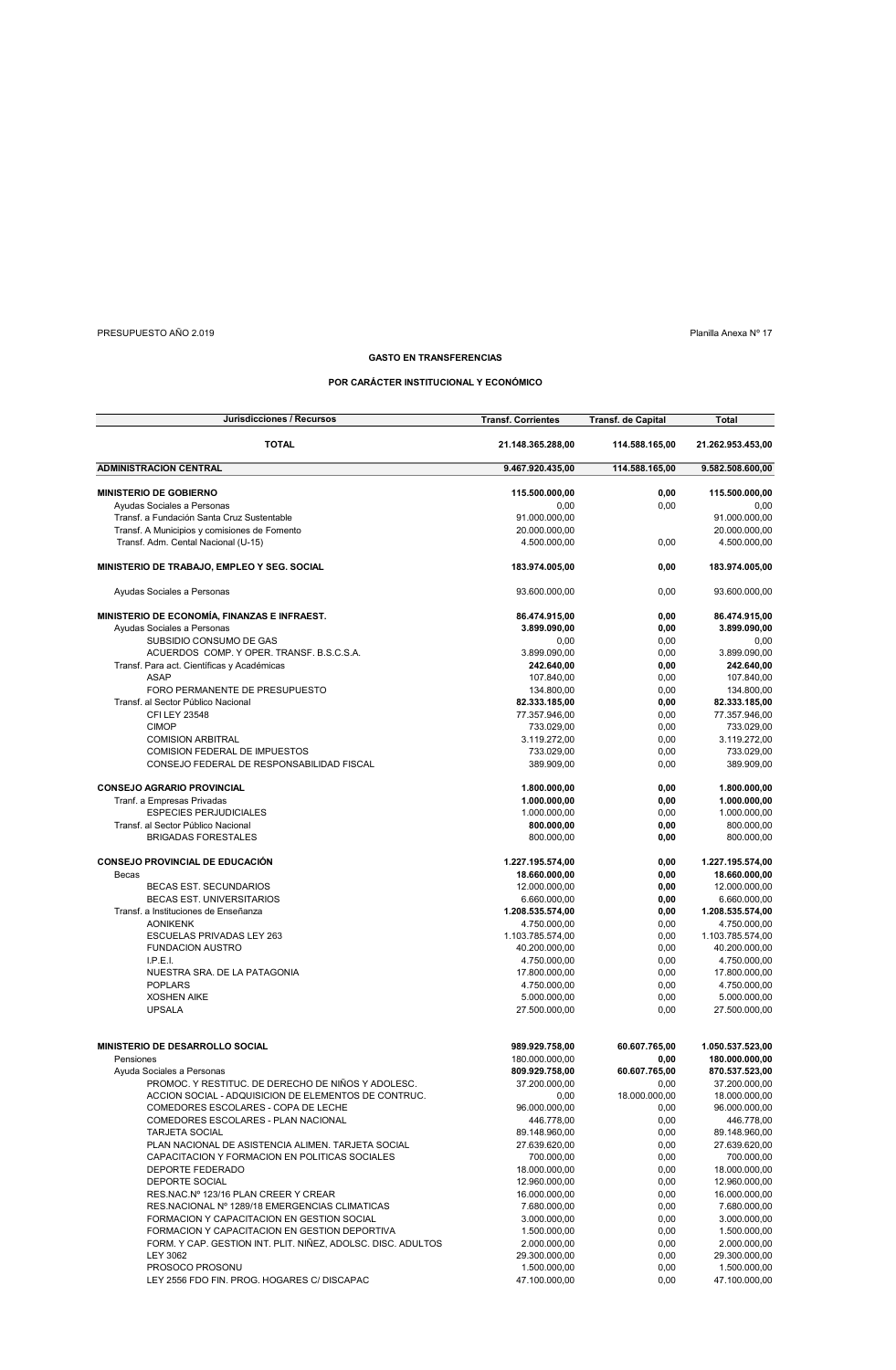| Jurisdicciones / Recursos                                  | <b>Transf. Corrientes</b> | Transf. de Capital | <b>Total</b>      |
|------------------------------------------------------------|---------------------------|--------------------|-------------------|
| TRANSF. A INST. CULTURALES Y SOCIALES SIN FINES DE LUCRO   | 0,00                      | 11.700.000,00      | 11.700.000,00     |
| ECONOMIA SOCIAL SANTA CRUZ INCLUYE                         | 5.760.000,00              | 0,00               | 5.760.000,00      |
| LEY 23.548 FONDO EDUCAC. Y PROM. COOPERATIVAS              | 3.194.400,00              | 0,00               | 3.194.400,00      |
| ASISTENCIA FINANCIERA - OTROS                              | 321.600.000,00            | 0,00               | 321.600.000,00    |
| UTILIDADES ISPRO - LOAS                                    | 89.200.000,00             | 30.907.765,00      | 120.107.765,00    |
| -Asistencia Financiera Otros                               | 89.200.000,00             | 0,00               | 89.200.000,00     |
| -Asistencia Directa a Personas                             | 0,00                      | 30.907.765,00      | 30.907.765,00     |
|                                                            |                           |                    |                   |
| Transf. a Instituciones Culturales y Sociales              | 0,00                      | 0,00               | 0,00              |
| CONVENIO PROGRAMA DEPORTES Y RECREACION                    | 0,00                      | 0,00               | 0,00              |
| PROTECCION A PERSONAS CON DISCAPACIDAD                     | 0,00                      | 0,00               | 0,00              |
| UTILDADES ISPRO - LOAS                                     | 0,00                      | 0,00               | 0,00              |
|                                                            |                           |                    |                   |
|                                                            |                           |                    |                   |
| MINISTERIO SECRETARÍA GENERAL DE LA GOBERNACIÓN            | 26.286.000,00             | 14.828.000,00      | 41.114.000,00     |
| Ayudas Sociales a Personas                                 | 4.718.000,00              | 4.044.000,00       | 8.762.000,00      |
| Transf. a Instituciones Culturales y Sociales              | 16.176.000,00             | 10.784.000,00      | 26.960.000,00     |
| Tranf. a Empresas Privadas                                 | 5.392.000,00              | 0,00               | 5.392.000,00      |
| ACUERDO BCO. SANTA CRUZ S.A.                               | 5.392.000,00              | 0,00               | 5.392.000,00      |
|                                                            |                           |                    |                   |
|                                                            |                           |                    |                   |
| MINISTERIO DE SALUD Y AMBIENTE                             | 203.322.910,00            | 0,00               | 203.322.910,00    |
| Ayudas Sociales a Personas                                 | 165.420.150,00            | 0,00               | 165.420.150,00    |
| PLAN NACER                                                 | 5.770.768,00              | 0,00               | 5.770.768,00      |
| ACCION SANITARIA - UTILIDADES ISPRO - LOAS                 | 159.649.382,00            | 0,00               | 159.649.382,00    |
| Residencias Médicas                                        | 9.858.760,00              | 0,00               | 9.858.760,00      |
| Transferencias a Universidades                             | 24.000.000,00             | 0,00               | 24.000.000,00     |
| U.T.N                                                      | 24.000.000,00             | 0,00               | 24.000.000,00     |
| Transf. al Sector Público Nacional                         | 4.044.000,00              | 0,00               | 4.044.000,00      |
| Hospital Samic El Calafate "Gob. Cepernic - Pte. Kirchner" | 4.044.000,00              | 0,00               | 4.044.000,00      |
| Transf. a Instituciones Culturales y Sociales              | 0,00                      | 0,00               | 0,00              |
| <b>OTROS</b>                                               | 0,00                      | 0,00               | 0,00              |
|                                                            |                           |                    |                   |
| HONORABLE CÁMARA DE DIPUTADOS                              | 10.030.770,00             | 0,00               | 10.030.770,00     |
| Ayudas Sociales a Personas                                 | 0,00                      | 0,00               | 0,00              |
| Transf. a Instituciones de Enseñanza                       | 437.136,00                | 0,00               | 437.136,00        |
| Transferencias a Gobiernos Municipales                     | 2.043.124,00              | 0,00               | 2.043.124,00      |
| Otros Aportes A Actividades No Lucrativas Corrientes       | 7.550.510,00              | 0,00               | 7.550.510,00      |
|                                                            |                           |                    |                   |
| MINISTERIO DE LA PRODUCCIÓN COM E IND                      | 7.339.562,00              | 0,00               | 7.339.562,00      |
| Transf. a Instituciones Culturales y Sociales              | 1.500.000,00              | 0,00               | 1.500.000,00      |
| Tranf. a Empresas Privadas                                 | 3.489.562,00              | 0,00               | 3.489.562,00      |
| Transf. al Sector Público Nacional                         | 2.350.000,00              | 0,00               | 2.350.000,00      |
| ENTE PATAGONIA TURISMO REGIONAL                            | 1.900.000,00              | 0,00               | 1.900.000,00      |
| CONSEJO FEDERAL DEL TURISMO                                | 450.000,00                | 0,00               | 450.000,00        |
| OTRAS TRANSFERENCIAS                                       | 0,00                      | 0,00               | 0,00              |
|                                                            |                           |                    |                   |
| OBLIGACIONES A/C. DEL TESORO                               | 6.616.066.941,00          | 39.152.400,00      | 6.655.219.341,00  |
| Tranf. a Empresas Privadas                                 | 0,00                      | 0,00               | 0,00              |
| <b>DISTRIGAS S.A.</b>                                      | 0,00                      | 0,00               | 0.00              |
| Transf. a Empresas Públicas No Financieras Provinciales    | 136.779.861,00            | 39.152.400,00      | 175.932.261,00    |
| CANAL <sub>9</sub>                                         | 136.779.861,00            | 39.152.400,00      | 175.932.261,00    |
| SERVICIOS PÚBLICOS S.E.                                    | 0,00                      | 0,00               | 0,00              |
| Transferencias a Instituciones Provinciales                | 770.408.578,00            | 0,00               | 770.408.578,00    |
| Caja de Servicios Sociales                                 | 770.408.578,00            | 0,00               | 770.408.578,00    |
| Coparticipaciones a Municipios y Comisiones de Fomento     | 5.658.878.502,00          | 0,00               | 5.658.878.502,00  |
| COPARTICIPACIÓN REGALÍAS HIDROCARBURÍFERAS                 | 1.089.051.884,00          | 0,00               | 1.089.051.884,00  |
| COPARTICIPACIÓN PROVINCIAL DE IMPUESTOS                    | 2.570.304.000,00          | 0,00               | 2.570.304.000,00  |
| COPARTICIPACIÓN FEDERAL DE IMPUESTOS                       |                           |                    |                   |
|                                                            | 1.999.522.618,00          | 0,00               | 1.999.522.618,00  |
| Transferencias a Municipios y Comisiones de Fomento        | 50.000.000,00             | 0,00               | 50.000.000,00     |
| TRANSFERENCIAS PARA FINANCIAR GASTOS CTES                  | 50.000.000,00             | 0,00               | 50.000.000,00     |
| ORG. DESCENTRALIZADOS Y CTAS. ESPECIALES                   | 0,00                      | 0,00               | 0,00              |
|                                                            |                           |                    |                   |
| I.E.S.C.                                                   | 0,00                      | 0,00               | 0,00              |
| Transf. a Empresas Privadas                                | 0,00                      | 0,00               | 0,00              |
|                                                            |                           |                    |                   |
| <b>Fondo Provincial de Pesca</b>                           | 0,00                      | 0,00               | 0,00              |
| Transf. a Empresas Privadas                                | 0,00                      | 0,00               | 0,00              |
|                                                            |                           |                    |                   |
| ORG. DE LA SEGURIDAD SOCIAL                                | 11.680.444.853,00         | 0,00               | 11.680.444.853,00 |
| CAJA DE PREVISIÓN SOCIAL                                   | 11.680.444.853,00         | 0,00               | 11.680.444.853,00 |
| Jubilaciones                                               | 11.680.444.853,00         | 0,00               | 11.680.444.853,00 |
|                                                            |                           |                    |                   |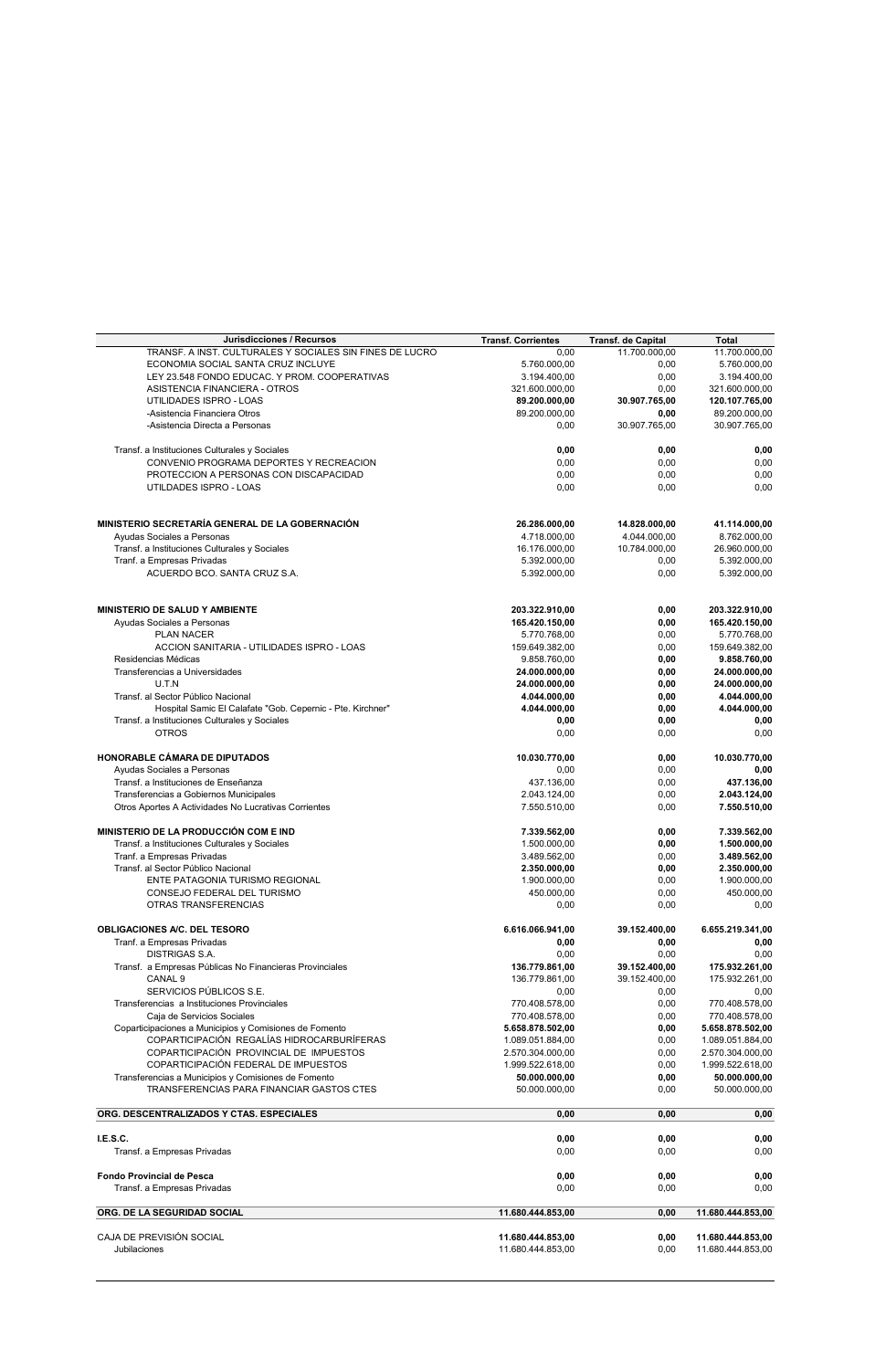**PRESUPUESTO AÑO 2.019** PLANILLA ANEXA Nº 19

# SERVICIOS DE LA DEUDA

| <b>INSTITUCIÓN</b>                                                     | <b>IMPORTE</b>                   |
|------------------------------------------------------------------------|----------------------------------|
|                                                                        |                                  |
|                                                                        |                                  |
|                                                                        |                                  |
| GOBERNACIÓN                                                            | 0                                |
| FISCALÍA DE ESTADO                                                     | 0                                |
| PODER JUDICIAL                                                         |                                  |
| CONSEJO DE LA MAGISTRATURA                                             | 0                                |
| TRIBUNAL DE CUENTAS                                                    | $\mathbf 0$                      |
| MINISTERIO DE GOBIERNO                                                 | $\mathbf 0$                      |
| JEFATURA DE POLICIA                                                    | $\mathbf 0$                      |
| MINISTERIO DE ECONOMÍA, FINANZAS E INFRAEST.                           | $\mathbf 0$                      |
| CONSEJO AGRARIO PROVINCIAL                                             | $\mathbf{0}$                     |
| CONSEJO PROVINCIAL DE EDUCACIÓN<br>MINISTERIO DE DESARROLLO SOCIAL     | $\mathbf 0$                      |
| MINISTERIO SECRETARIA GENERAL DE LA GOBERNACIÓN                        | $\begin{matrix}0\\0\end{matrix}$ |
| CASA DE SANTA CRUZ                                                     | $\mathbf 0$                      |
| TRIBUNAL DE DISCIPLINA                                                 | $\mathbf 0$                      |
| HONORABLE CÁMARA DE DIPUTADOS                                          | $\mathbf 0$                      |
| MINISTERIO DE LA PRODUCCIÓN COM E IND                                  | $\mathbf 0$                      |
| <b>JEFATURA DE GABINETE</b>                                            | $\mathbf 0$                      |
| MINISTERIO DE SALUD                                                    | 0                                |
| OBLIGACIONES A CARGO DEL TESORO - INTERESES                            | 2.189.573.159,000                |
| OBLIGACIONES A CARGO DEL TESORO - CAPITAL                              | 2.398.596.401,000                |
| Amortización de deudas                                                 | 1.841.365.204,000                |
| Cancelación adelantos de regalías                                      | 557.231.197,000                  |
| TOTAL DE ADMINISTRACION CENTRAL                                        | 4.588.169.560                    |
|                                                                        |                                  |
| ORG. DESCENTRALIZADOS Y CTAS. ESPECIALES                               |                                  |
|                                                                        |                                  |
| ESCRIBANÍA MAYOR DE GOBIERNO                                           | 0                                |
| FONDO DEL PODER JUDICIAL                                               | $\mathbf 0$                      |
| P.R.E.P.A.P.<br>A.G.V.P.                                               | $\mathbf 0$<br>$\mathbf 0$       |
| II.D.U.V.                                                              | $\mathbf 0$                      |
| U.E.P.A.O.M.R.E.E.                                                     | $\mathbf 0$                      |
| ARANCELAMIENTO HOSPITALARIO                                            | $\mathbf 0$                      |
| FONDO PROVINCIAL DE PESCA                                              | $\mathbf 0$                      |
| UN.E.PO.S.C.                                                           | $\overline{0}$                   |
| U.E.P.A.H.R.S.C.                                                       | $\mathbf 0$                      |
| I.E.S.C                                                                | 0                                |
| A.S.I.P                                                                | $\mathbf 0$                      |
|                                                                        |                                  |
| TOTAL ORG. DESCENT. Y CTAS. ESPECIALES                                 | $\mathbf 0$                      |
|                                                                        |                                  |
| <u>ORGANISMOS DE LA SEGURIDAD SOCIAL</u><br>- CAJA DE PREVISIÓN SOCIAL | 0<br>0                           |
|                                                                        |                                  |
| <b>TOTAL ORGANISMOS DE LA SEG. SOCIAL</b>                              | 0                                |
|                                                                        |                                  |
|                                                                        |                                  |
| <b>TOTAL SS. DE DEUDA Y DIMINUCION DE PASIVOS</b>                      | 4.588.169.560                    |